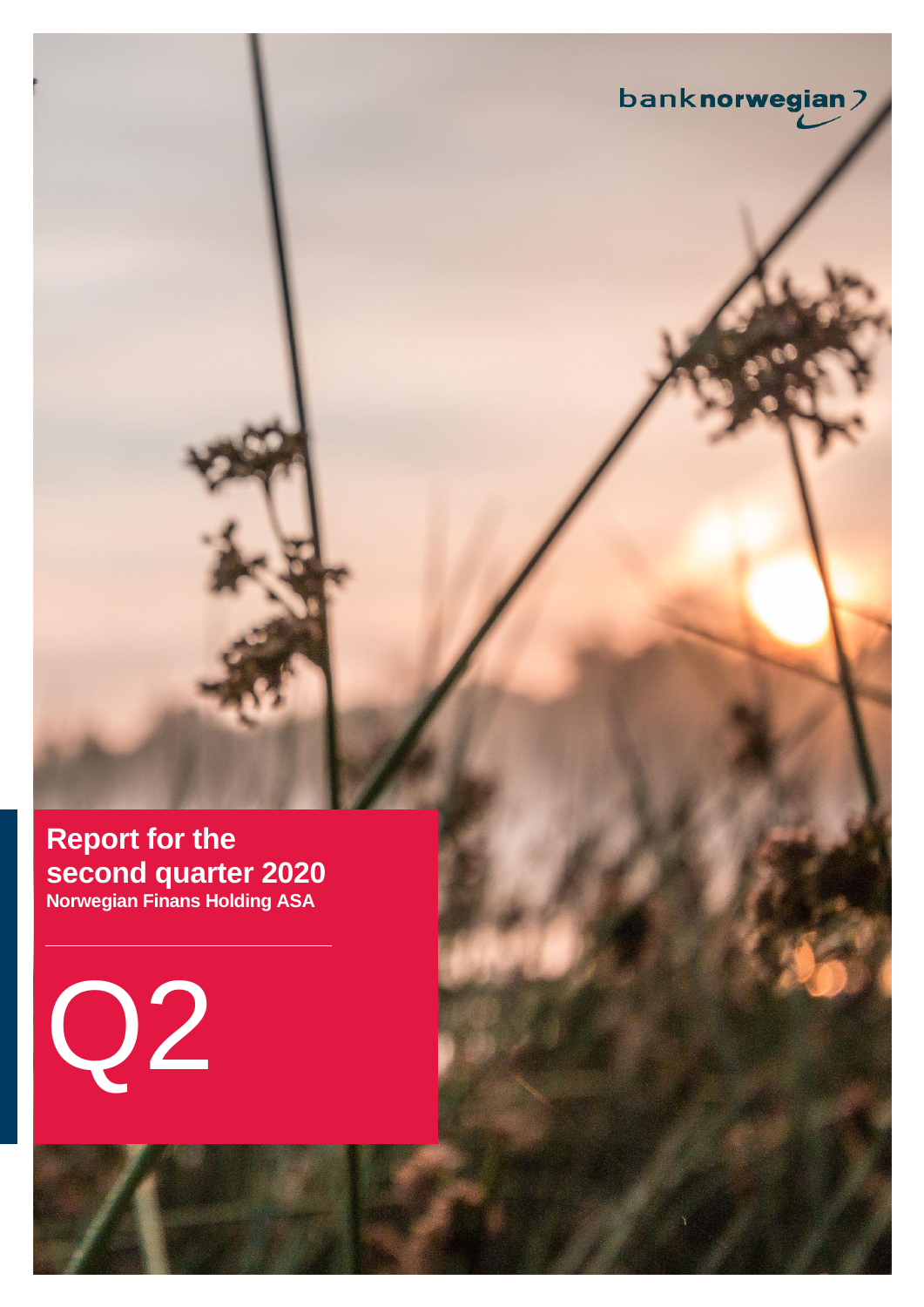# **Table of contents**

# **Notes**

| Note 1            |                                                   |  |
|-------------------|---------------------------------------------------|--|
| Note 2            |                                                   |  |
| Note <sub>3</sub> | Capital adequacy and Liquidity Coverage Ratio 13  |  |
| Note 4            |                                                   |  |
| Note <sub>5</sub> |                                                   |  |
| Note <sub>6</sub> |                                                   |  |
| Note <sub>7</sub> |                                                   |  |
| Note 8            |                                                   |  |
| Note 9            |                                                   |  |
| Note 10           | Net change in value on securities and currency 18 |  |
| Note 11           |                                                   |  |
| Note 12           | Debt securities issued and subordinated loan 18   |  |
| Note 13           |                                                   |  |
| Note 14           |                                                   |  |
|                   |                                                   |  |
|                   |                                                   |  |
| <b>Notes</b>      |                                                   |  |
| Note 1            |                                                   |  |
| Note 2            |                                                   |  |
| Note <sub>3</sub> |                                                   |  |
|                   |                                                   |  |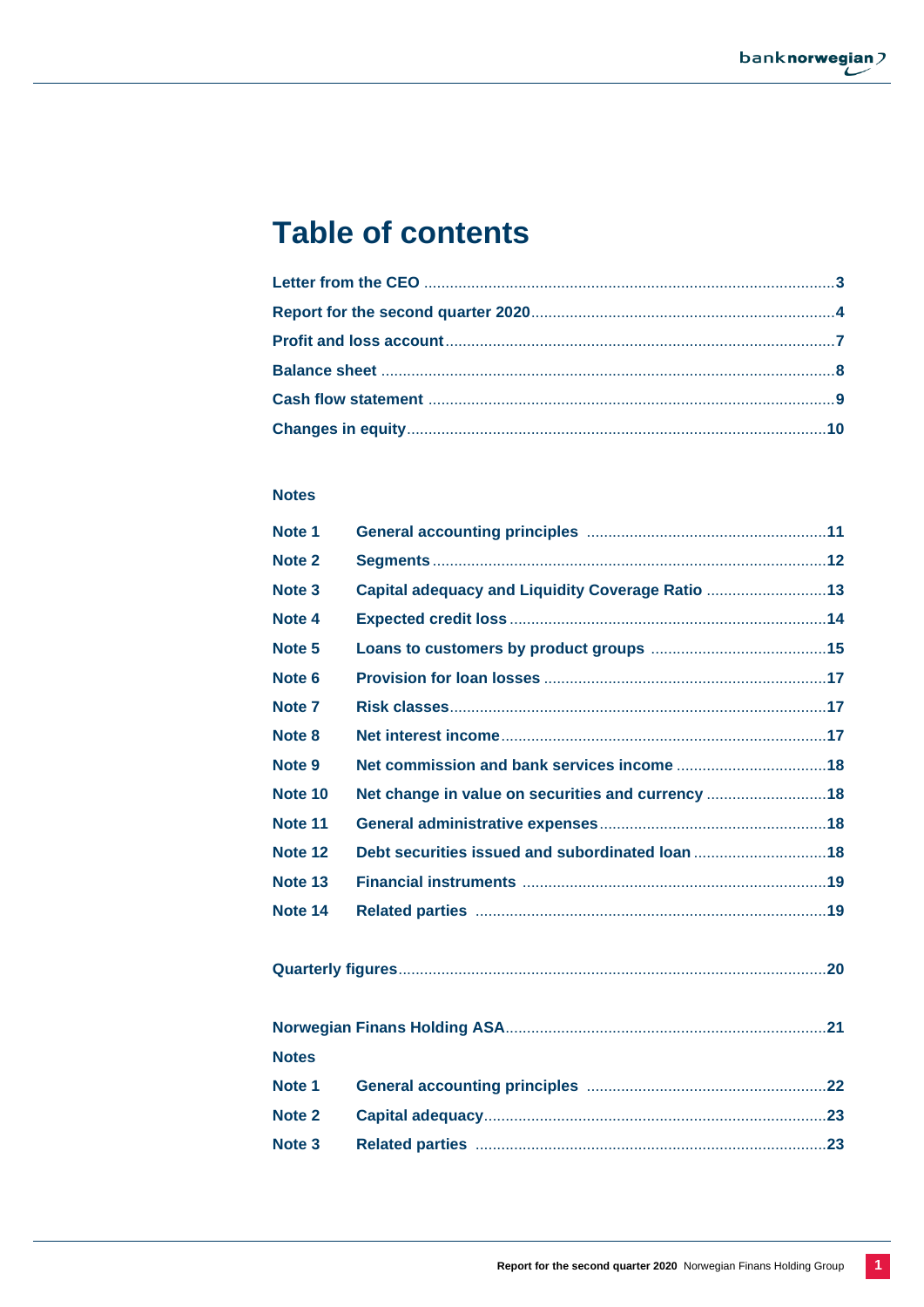# **Financial highlights**

## **Profit and loss account**

|                                     |                     | Norwegian Finans Holding Group |               |
|-------------------------------------|---------------------|--------------------------------|---------------|
| Amounts in NOK 1000                 | Q <sub>2</sub> 2020 | Q <sub>2</sub> 2019            | 2019          |
| Interest income                     | 1 565 620           | 1458475                        | 5910775       |
| Interest expenses                   | 179 319             | 160 332                        | 650 090       |
| Net interest income                 | 1 386 301           | 1 298 143                      | 5 260 685     |
| Net other operating income          | 123 190             | 54 274                         | 321 792       |
| <b>Total income</b>                 | 1 509 491           | 1 352 417                      | 5 5 8 2 4 7 7 |
| <b>Total operating expenses</b>     | 288 741             | 317 350                        | 1 324 659     |
| Provision for loan losses           | 447 027             | 401 717                        | 1 627 359     |
| <b>Profit before tax</b>            | 773 723             | 633 350                        | 2630459       |
| Comprehensive income for the period | 582 087             | 477 351                        | 1981051       |

## **Balance sheet**

|                         |            | Norwegian Finans Holding Group |            |
|-------------------------|------------|--------------------------------|------------|
| Amounts in NOK 1000     | 30.6.20    | 30.6.19                        | 31.12.19   |
| Total assets            | 61 124 733 | 51 622 635                     | 58 073 384 |
| Loans to customers      | 40 101 034 | 38 712 907                     | 40 560 502 |
| Liquid assets           | 20 221 995 | 12 245 131                     | 16813654   |
| Deposits from customers | 41 090 855 | 38 177 954                     | 40 118 369 |
| Debt securities issued  | 6 679 216  | 3 316 800                      | 6 537 863  |
| Subordinated loans      | 876 143    | 807889                         | 822 688    |
| Tier 1 capital          | 635 000    | 635 000                        | 635 000    |
| Total equity            | 10 407 468 | 8 480 509                      | 9473707    |

## **Key figures and alternative performance measures**

|                                                          |                     | Norwegian Finans Holding Group |       |  |  |  |
|----------------------------------------------------------|---------------------|--------------------------------|-------|--|--|--|
|                                                          | Q <sub>2</sub> 2020 | Q2 2019                        | 2019  |  |  |  |
| Return on equity $(ROE)^1$                               | 24.5 %              | 25.1 %                         | 25.2% |  |  |  |
| Return on assets (ROA) <sup>1</sup>                      | 3.9%                | 3.7%                           | 3.8%  |  |  |  |
| Earnings per share (EPS)                                 | 3.12                | 2.56                           | 10.61 |  |  |  |
| Common equity tier 1 (CET 1)                             | 20.7%               | 19.5 %                         | 21.2% |  |  |  |
| Leverage ratio                                           | 14.3%               | 14.6%                          | 14.5% |  |  |  |
| Liquidity coverage ratio (LCR)                           | 385 %               | 214 %                          | 450 % |  |  |  |
| Net interest margin (NIM) <sup>1</sup>                   | 9.3%                | 10.2%                          | 10.0% |  |  |  |
| Cost/income ratio <sup>1</sup>                           | 0.19                | 0.23                           | 0.24  |  |  |  |
| Loan loss provisions to average loans <sup>1</sup>       | 3.9%                | 3.9%                           | 3.9%  |  |  |  |
| Stage 3 loans to loans <sup>12</sup>                     | 21.3%               | 14.1%                          | 17.3% |  |  |  |
| Loan loss allowance coverage ratio stage $3^{12}$        | 40.0%               | 37.4 %                         | 35.9% |  |  |  |
| Loan loss allowance coverage ratio to loans <sup>1</sup> | 10.3%               | 6.5%                           | 8.1%  |  |  |  |
|                                                          |                     |                                |       |  |  |  |

 $1)$  Defined as alternative performance measure (APM). APMs are described on banknorwegian.no/OmOss/InvestorRelations

<sup>2)</sup> The APMs " Non-performing loans to loans" and "Loan loss allowance to non-performing loans", which has been in use since reporting under IAS 39, has in Q2 2020<br>been replaced by the new APMs "Stage 3 loans to loans" an after the implementation of IFRS9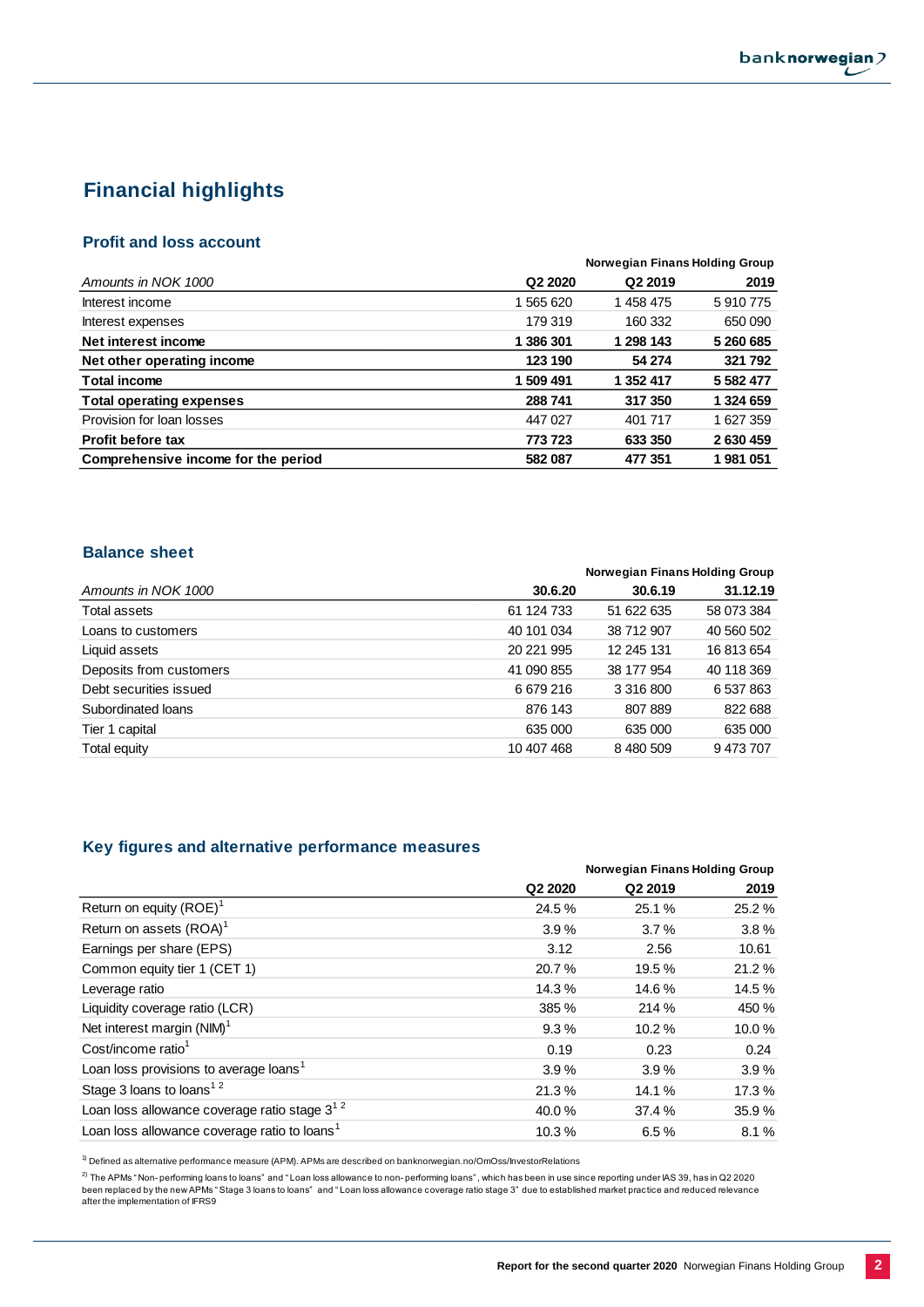# **Letter from the CEO**

Although the ongoing COVID-19 and related economic impact remain focus areas, sentiment has improved during the quarter. We at Bank Norwegian experience that the positive development from the end of the second quarter has continued in the beginning of the third quarter. While the high level of uncertainty related to the pandemic remains, the current sentiment is more positive than feared in April.

Second quarter results turned out strong with a net interest income increase of 7% compared to the same quarter last year and profit after tax of NOK 582.1 million, a 22% increase from the same quarter last year. Combined effects of appreciation of securities, strict cost control and normalized provisions contribute to the strong result. All markets see a positive development in payment behavior. Development in delinquent loans and credits transferred to debt collections was record low in June. Despite the improved economic backdrop the bank has adopted a cautious view to the Nordic market going forward and removed the positive scenario from our macro model resulting in extraordinary provisioning for this quarter. Strong fundamentals for the bank and cost control provide stability and ensure we can make the right decisions also in demanding times.

The focus during the second quarter has been on customer follow-up and major core business improvements to ensure our leading position as a digital bank. New automated features to help our customers to even more seamless self-service were introduced, as well as new contactless payment alternatives that provide improved convenience.

Our focus and marketing efforts have shifted from the beginning to the end of the quarter. Initially, all efforts were concentrated on ensuring support for our customers and stability in earnings for the bank. As visibility improved toward the end of the quarter, focus expanded to include growth and activity levels were again scaled up.

Pending more visibility on the consequences of the COVID-19, our European expansion was put on hold in March. The process will be re-initiated once a sufficient level of comfort is obtained regarding the economic development for individual countries to prioritize our efforts. The bank has nonetheless chosen to continue our development in areas like SEPA payments and universal electronic ID solutions in anticipation of a future expansion and to improve core products in the Nordic region.

The exploratory phase with CBI was concluded during the quarter. At this point in time, CBI pointed out several areas of attention that mirrors the bank's own agenda on the near-term focus and development. As such, this does not pose any definite conclusion on the way forward and the bank will review its options based on the further development in the Nordics and Europe. We believe that our competitive advantage first and foremost lie with our financial strength, cost efficient organization and digital platform throughout the value chain.

The second quarter and beginning of the third quarter provides good confirmation regarding the bank's resilience and ability to continue its attractive journey of profitable growth.

Bærum, August 12, 2020

**Tine Wollebekk** CEO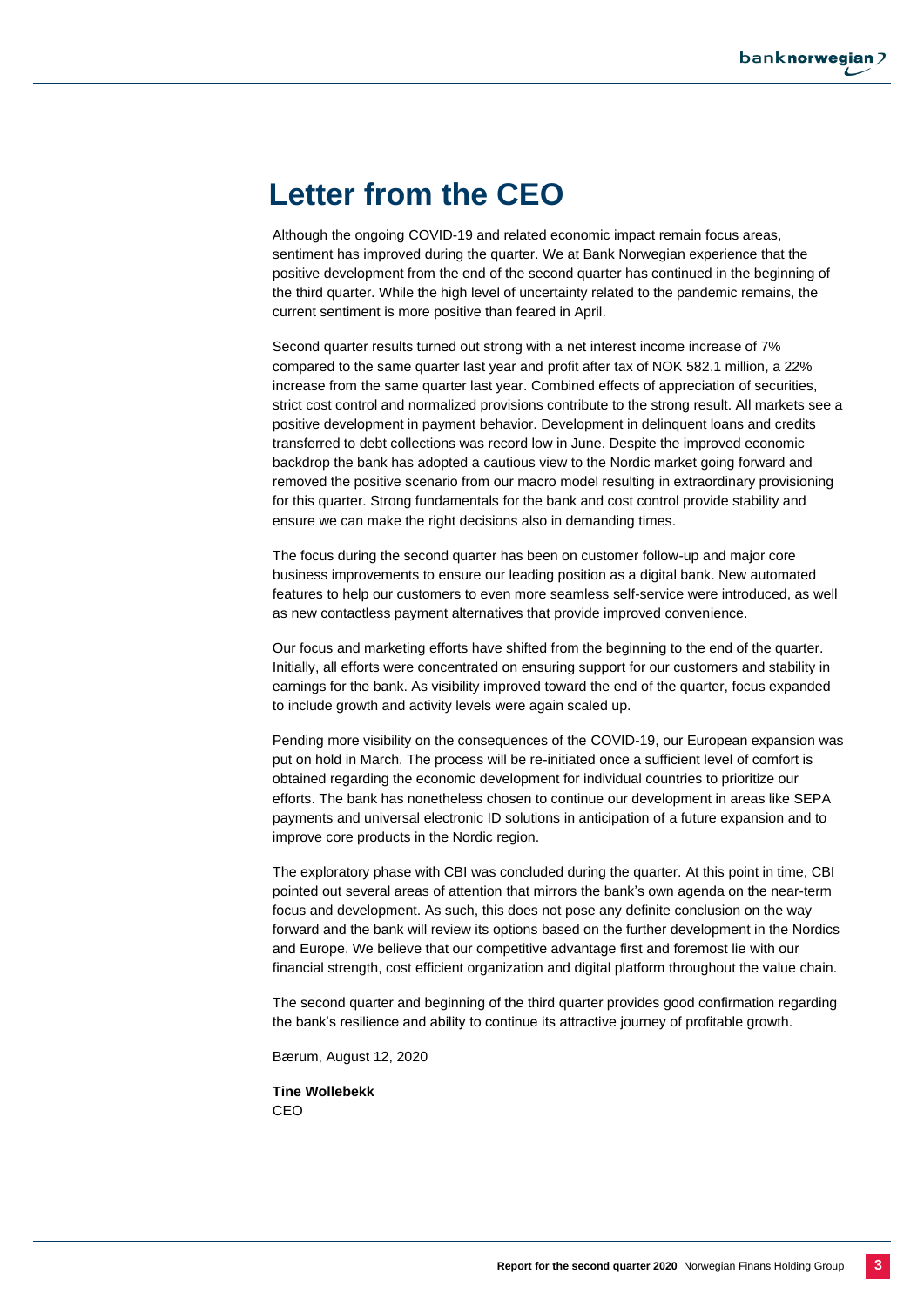# **Report for the second quarter 2020**

COVID-19 and the resulting partial shutdown of Nordic societies in the spring led to a sharp drop in economic activity, which was countered by decisive government measures to soften the impact on the economies. The reduction in mortgage interest rates and payment holidays provided debt service relief for households. The NFH Group initially experienced a fall in credit card purchase volumes and lower demand for instalment loans due to lower private consumption. The NFH Group experienced a positive development in the later part of the second quarter which has continued into the beginning of the third quarter.

At the end of the second quarter 2020 the NFH Group had a customer base of 1 746 500 customers, which can be broken down into 1 272 200 credit card customers, 207 100 instalment loan customers and 267 200 deposit customers.

#### Profit and loss as of June 30, 2020

The NFH Group's comprehensive income amounted to NOK 950.1 million, compared with NOK 963.3 million for the same period in 2019.

Net interest income totaled NOK 2 781 million, net other operating income amounted to NOK 195.0 million, while total operating expenses were NOK 647.3 million. Provisions for loan losses were NOK 1 068 million.

#### Profit and loss for the second quarter 2020

The NFH Group's comprehensive income amounted to NOK 582.1 million compared with NOK 368.0 million in the first quarter. The increase is mainly caused by lower provision for loan loss as the first quarter included the discretionary additional provision for loan losses of NOK 230.0 million related to COVID-19. In addition, the increase is caused by gains on securities compared to loss in the first quarter, and lower digital marketing costs, partly offset by decrease in commission income.

Return on equity was 24.5%, compared with 16.2% in the first quarter and the return on assets was 3.9%, compared with 2.5% in the first quarter. Adjusting for the additional provision in the first quarter, the return on equity was 23.9% and the return on assets was 3.7%.

Net interest income amounted to NOK 1 386 million, a decrease of NOK 8.1 million from the first quarter. The decrease is mainly explained by lower interest income as interest income in the first quarter increased from currency appreciation, and through lower credit card balance. The net interest margin was 9.3%, compared with 9.5% in the first quarter.

Net other operating income amounted to NOK 123.2 million compared with NOK 71.8 million in the first quarter. Net commission income decreased NOK 122.7 million to NOK 18.2 million mainly due to credit card network and insurance incentives in the first quarter and lower credit card activity in the second quarter. Net gain on securities and currency amounted to NOK 105.0 million, compared with a net loss of NOK 69.1 million in the first quarter. The increase is mainly due to gain on securities of NOK 45.0 million, compared to loss of NOK 109.5 million in the first quarter, and higher currency gains in the second quarter of NOK 54.9 million.

Total operating expenses amounted to NOK 288.7 million, a decrease of NOK 69.8 million in the second quarter. Personnel expenses decreased NOK 7.4 million due to accrual effects. Administrative expenses decreased NOK 67.4 million, due to lower digital marketing spending. Depreciation increased NOK 5.8 million, mainly as depreciation of the pre-paid rights to the Norwegian brand for banking services and access to customers across Europe started-up during the quarter. Other operating expenses decreased NOK 0.8 million.

Provisions for loan losses were NOK 447.0 million. During the second quarter the NFH Group has amended the ECLmodels to be able to better calculate the expected effects of COVID-19. The calculated effects in the second quarter have absorbed the additional discretionary provision of NOK 230.0 million in the first quarter. Due to the uncertain outlook the NFH Group has further decided to extraordinarily alter the macro-model. The positive scenario has been removed in the macro-model in the second quarter resulting in a one-off increase in the loan loss provision of NOK 55.5 million. Including this, the provision equalled 3.9% of average gross loans, compared with 5.5% in the first quarter, and 3.5% adjusted for the additional provision.

Stage 3 loans were NOK 9 506 million, compared with NOK 9 312 million at the end of the first quarter. Stage 3 loans accounted for 21.3% of gross loans, compared with 19.8% as of March 31, 2020. Stage 3 loans to loans are developing as expected and while the relative share of stage 3 is increasing due to the overall lower loan growth, the stage 3 growth has declined.

#### Balance sheet as of June 30, 2020

Total assets increased NOK 1 170 million in the quarter and amounted to NOK 61 125 million.

Gross loans to customers decreased NOK 2 292 million compared with an increase NOK 2 860 million in the previous quarter and totaled NOK 44 723 million. Currency adjusted gross loan growth was NOK -1 276 million compared with NOK -733.3 million in the previous quarter. Broken down by product the currency adjusted loan growth for instalment loans was NOK -653.0 million compared with NOK 375.4 million in the previous quarter, and for credit cards NOK -623.0 million compared with NOK -1 109 million in the previous quarter. The negative growth in instalment loans and credit card is mainly due lower new sales and lower spending related to COVID-19. Instalment loans amounted to NOK 31 878 million and credit card loans amounted to NOK 12 821 million.

Customer deposits increased NOK 1 530 million compared with a decrease of NOK 557.3 million in the first quarter and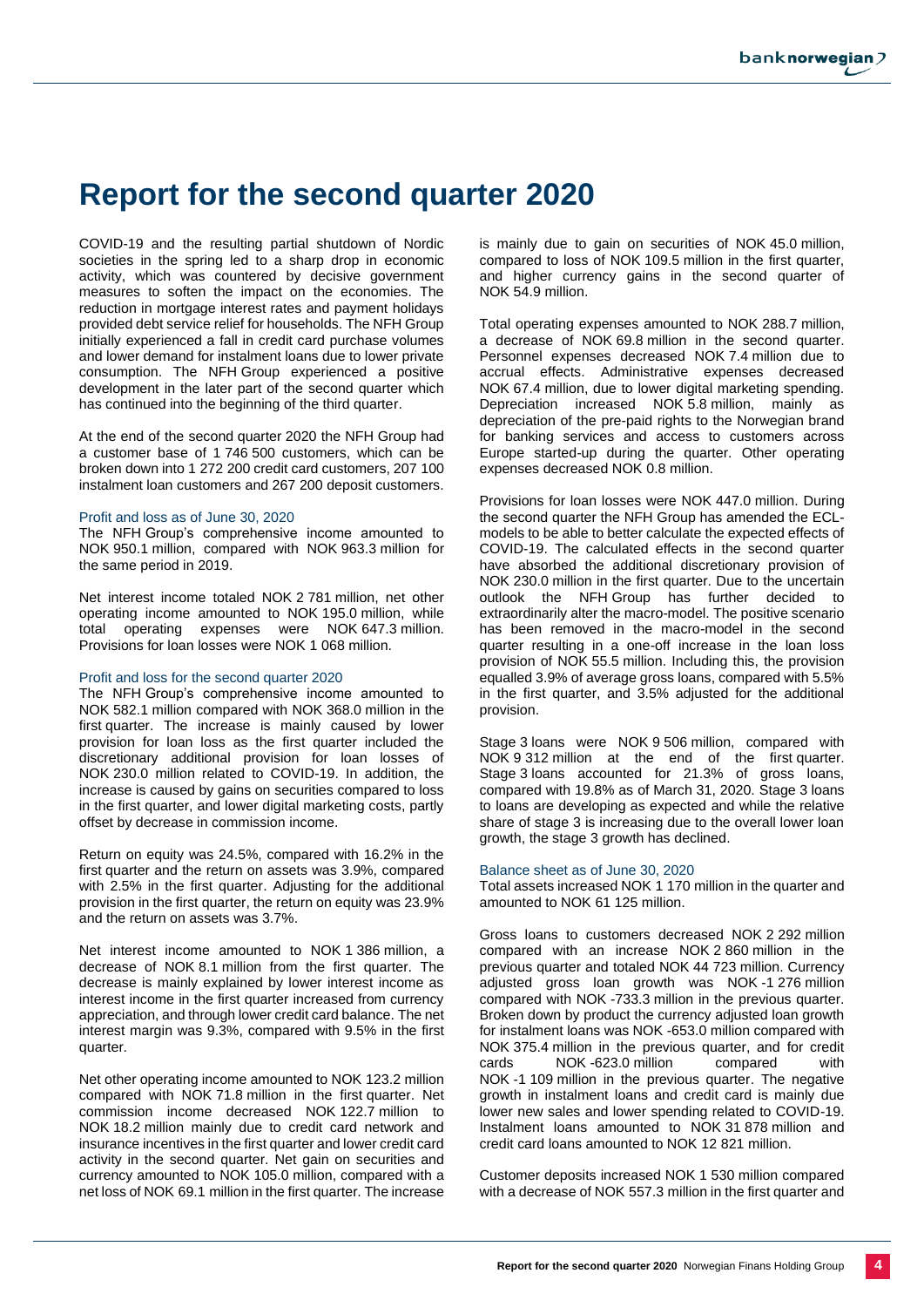amounted to NOK 41 091 million at the end of the second quarter. Currency adjusted growth was NOK 2 362 million compared with NOK -3 301 million in the previous quarter. The increase is mainly in Norway and Denmark.

Liquid assets increased NOK 3 373 million and amounted to NOK 20 222 million, equivalent to 33.1% of total assets.

Loans to credit institutions decreased NOK 399 million in the quarter after repaying a 3-month F-loan from Norges Bank at maturity.

Financial derivatives debt decreased NOK 457.2 in the quarter and amounted to NOK 200.4 million. Financial derivatives comprise of currency swaps and forwards and the decrease relates mainly to currency depreciation in the second quarter.

Total equity amounted to NOK 10 407 million, compared with NOK 9 830 million as of March 31, 2020. The total capital ratio was 24.3%, the core capital ratio was 22.2% and the common equity tier 1 ratio was 20.7%.

The financial statements as of June 30, 2020 have been subject to an auditor review of interim financial statements.

#### **Outlook**

The Nordic economies have proven resilient and the governments proactive in their handling of the pandemic and the subsequent consequences. There is still high level of uncertainty related to the future development of the pandemic. The NFH Group's resilient financial position with high profitability, strong capitalization and high levels of liquid assets make the NFH Group well equipped to withstand the anticipated adverse effects of COVID-19.

The NFH Group has maintained normal operations and underwriting of credit throughout the crisis and will continue to support its customers.

New legislations have been implemented as of July 1, 2020 in both Finland and Denmark. In Finland the temporary legislation regarding interest rate cap and advertising limitations was implemented and the legislation is expected to reduce instalment loan growth in Finland. In Denmark new legislations regulating effective interest rate, total cost on loans and advertising were implemented and are expected to have a limited impact on interest income and may reduce loan growth.

The financial markets have stabilized and developed strongly during the second quarter and into the third quarter. The volatility in the foreign exchange rates that we experienced in the previous quarter has been lower in the second quarter and into the third quarter. The widening credit spreads in the first quarter have continued to tighten. The debt funding market for financial institutions proved strong into the summer months and appears to continue the positive trend.

The EU's Bank Recovery and Resolution Directive (BRRD) has been effective in Norway since January 1, 2019. On December 20, 2019, the minimum requirement for own funds and eligible liabilities (MREL) was determined for the NFH Group. The MREL requirement applied from June 30, 2020. Preferred senior debt issued before January 1, 2020, with more than one year's remaining maturity, qualifies as MREL-eligible debt until the end of the phase-in period, initially ending December 31, 2022. Due to the demanding market conditions caused by the COVID-19, Finanstilsynet announced on May 26, 2020 that the phasein period was to be extended to January 1, 2024. As of June 30, 2020, the bank was compliant with the MREL requirement and is currently in the process of finalizing all necessary preparations to issue MREL-eligible debt.

Deposit volumes have developed positively due to attractive terms. The NFH Group has announced three deposit interest rate reductions in the third quarter in Norway and Denmark, all with upcoming implementations aiming to reduce the deposit growth.

In March, the European expansion was put on hold pending the development of the COVID-19 and will be re-initiated when the economic development for individual countries following the development in COVID-19 are more visible. The NFH Group has nonetheless chosen to continue development in key areas for the future European roll-out.

The NFH Group's exploratory phase to apply for an EU banking license in Ireland was concluded in the quarter. Based on the feedback from CBI, the Board will evaluate the next steps in the process considering the feedback from CBI and not at least the consequences of the COVID-19.

While the uncertainty is still high there are signs of recovery in the Nordic markets and the NFH Group is well positioned to strengthen its leading position further.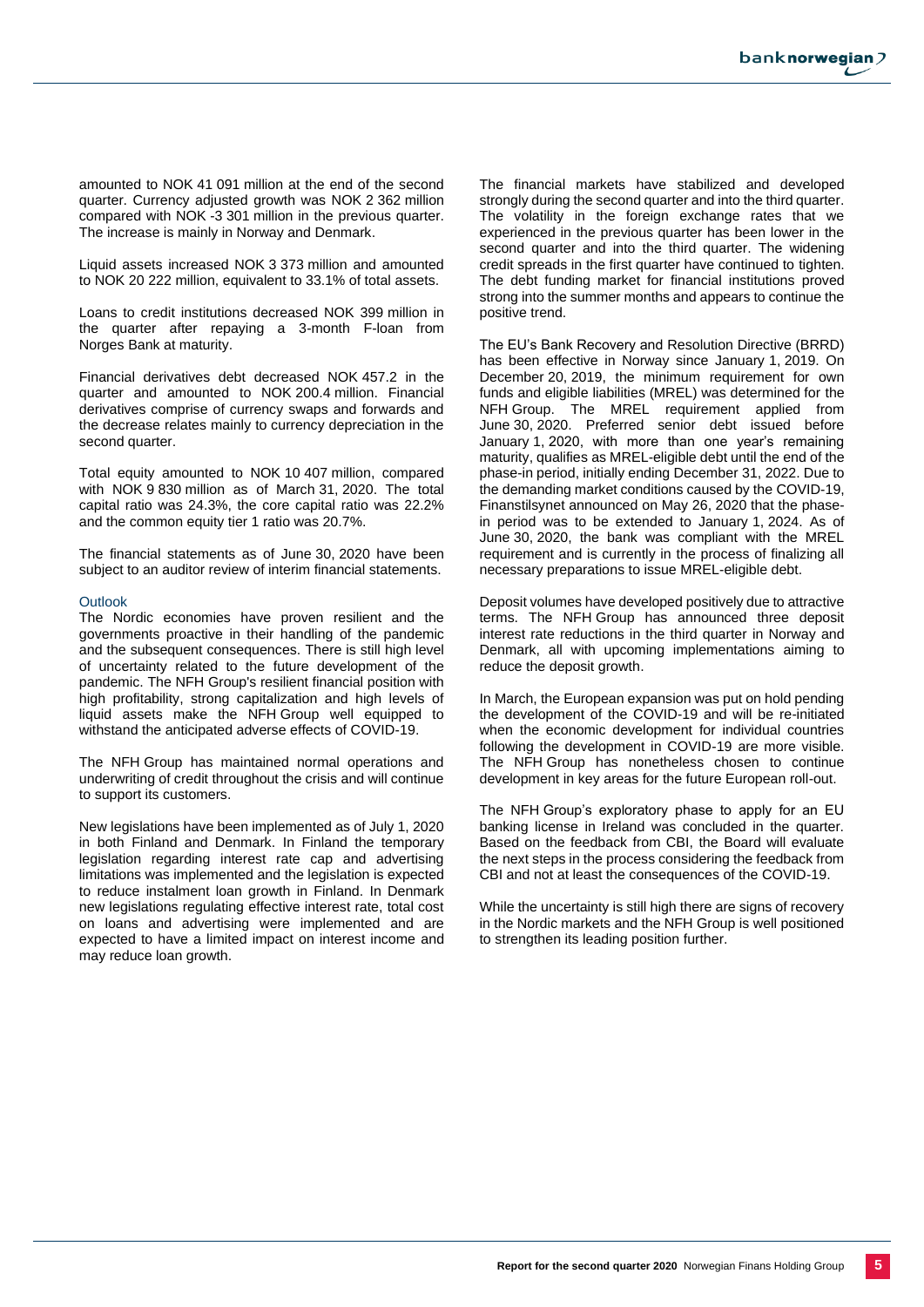#### Bærum, August 12, 2020 The Board of directors of Norwegian Finans Holding ASA

\_\_\_\_\_\_\_\_\_\_\_\_\_\_\_\_\_ Klaus-Anders Nysteen Chairman of the board \_\_\_\_\_\_\_\_\_\_\_\_\_\_\_\_\_\_\_\_ Hans Larsson Board member

\_\_\_\_\_\_\_\_\_\_\_\_\_\_\_\_\_\_\_\_ Anita Aarnæs Board member

\_\_\_\_\_\_\_\_\_\_\_\_\_\_\_\_\_ Christine Rødsæther Board member

\_\_\_\_\_\_\_\_\_\_\_\_\_\_\_\_\_\_\_\_ Izabella Kibsgaard-Petersen Board member

Knut Arne Alsaker Board member

\_\_\_\_\_\_\_\_\_\_\_\_\_\_\_\_\_\_\_\_

\_\_\_\_\_\_\_\_\_\_\_\_\_\_\_\_\_\_\_\_ Kjetil Garstad Board member

\_\_\_\_\_\_\_\_\_\_\_\_\_\_\_\_\_\_\_\_ Tine Wollebekk CEO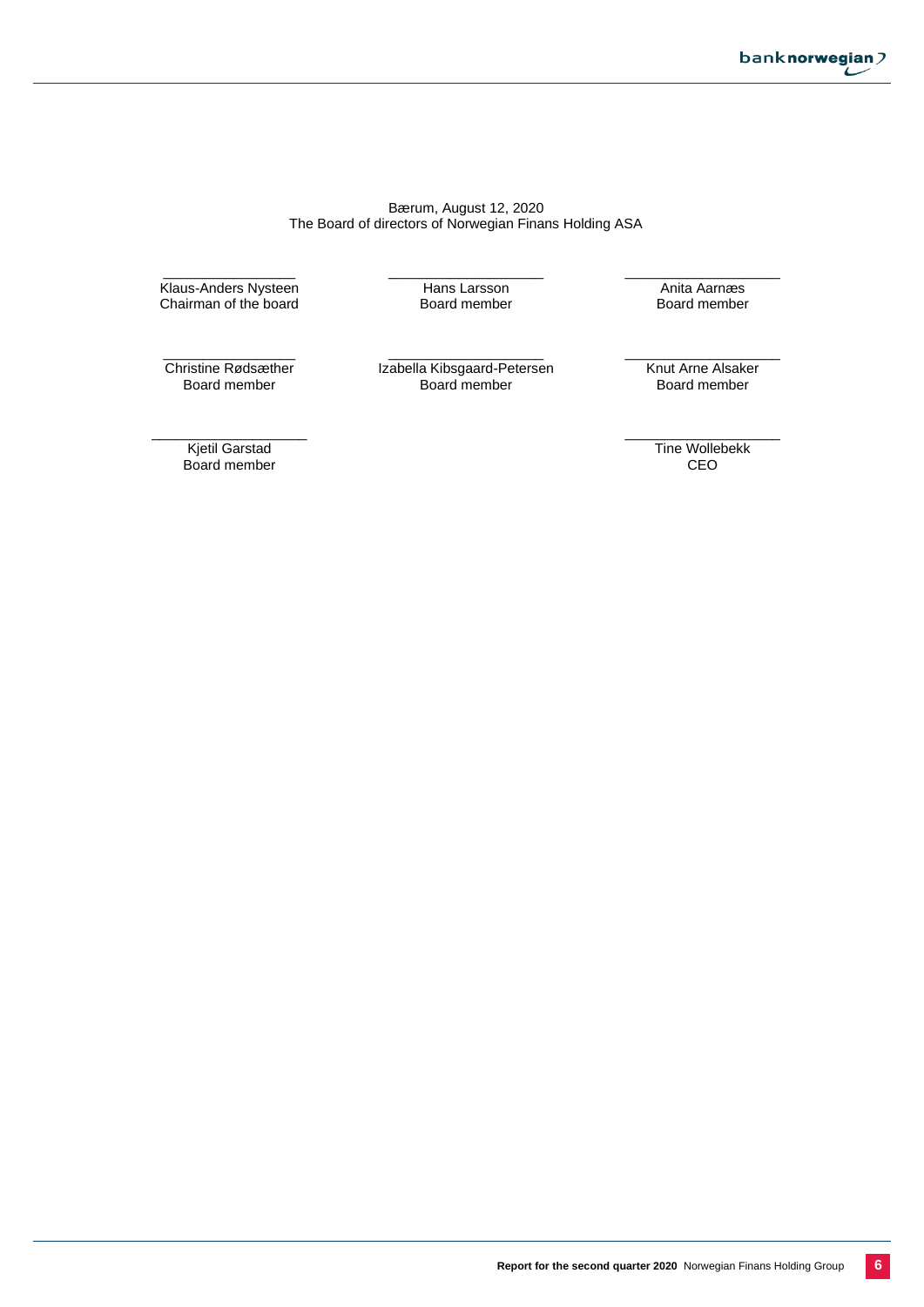# **Profit and loss account**

|                                                               |                |           |           |                 | <b>Norwegian Finans Holding Group</b> |           |
|---------------------------------------------------------------|----------------|-----------|-----------|-----------------|---------------------------------------|-----------|
| Amounts in NOK 1000                                           | Note           | Q2 2020   | Q2 2019   | <b>YTD 2020</b> | <b>YTD 2019</b>                       | 2019      |
| Interest income, effective interest method                    |                | 1 503 855 | 1 420 417 | 3 017 718       | 2802112                               | 5748496   |
| Other interest income                                         |                | 61764     | 38 058    | 128 832         | 77 955                                | 162 279   |
| Interest expenses                                             |                | 179 319   | 160 332   | 365 819         | 311 349                               | 650 090   |
| Net interest income                                           | 8              | 1 386 301 | 1 298 143 | 2780731         | 2568719                               | 5 260 685 |
| Commission and bank services income                           | 9              | 66 364    | 119880    | 258 922         | 270821                                | 540 443   |
| Commission and bank services expenses                         | 9              | 48 138    | 63777     | 99 765          | 122 837                               | 250 703   |
| Net change in value on securities and currency                | 10             | 104 964   | $-1830$   | 35 849          | $-2614$                               | 32 053    |
| Net other operating income                                    |                | 123 190   | 54 274    | 195 007         | 145 370                               | 321 792   |
| <b>Total income</b>                                           | $\overline{2}$ | 1 509 491 | 1 352 417 | 2975737         | 2714089                               | 5 582 477 |
| Personnel expenses                                            |                | 23719     | 19 902    | 54 887          | 45 736                                | 102 293   |
| General administrative expenses                               | 11             | 227 532   | 266 183   | 522 414         | 549 028                               | 1 095 085 |
| Depreciation and impairment of fixed and<br>intangible assets |                | 22 518    | 16701     | 39 218          | 32781                                 | 67 693    |
| Other operating expenses                                      |                | 14 972    | 14 5 63   | 30 772          | 27 745                                | 59 588    |
| <b>Total operating expenses</b>                               |                | 288 741   | 317 350   | 647 291         | 655 290                               | 1 324 659 |
| Provision for loan losses                                     | 6              | 447 027   | 401 717   | 1 067 664       | 781 045                               | 1 627 359 |
| <b>Profit before tax</b>                                      |                | 773 723   | 633 350   | 1 260 783       | 1 277 753                             | 2630459   |
| Tax charge                                                    |                | 191 635   | 155 999   | 310 664         | 314 502                               | 649 408   |
| <b>Profit after tax</b>                                       | $\overline{c}$ | 582 087   | 477 351   | 950 119         | 963 251                               | 1981051   |
|                                                               |                |           |           |                 |                                       |           |
| Earnings per share                                            |                | 3.12      | 2.56      | 5.09            | 5.13                                  | 10.61     |
| Diluted earning per share                                     |                | 3.12      | 2.56      | 5.09            | 5.13                                  | 10.61     |

# **Comprehensive income**

|                                         |                                 |                     |                 | Norwegian Finans Holding Group |         |
|-----------------------------------------|---------------------------------|---------------------|-----------------|--------------------------------|---------|
| Amounts in NOK 1000                     | Q <sub>2</sub> 20 <sub>20</sub> | Q <sub>2</sub> 2019 | <b>YTD 2020</b> | <b>YTD 2019</b>                | 2019    |
| Profit on ordinary activities after tax | 582 087                         | 477 351             | 950 119         | 963 251                        | 1981051 |
| Comprehensive income for the period     | 582 087                         | 477 351             | 950 119         | 963 251                        | 1981051 |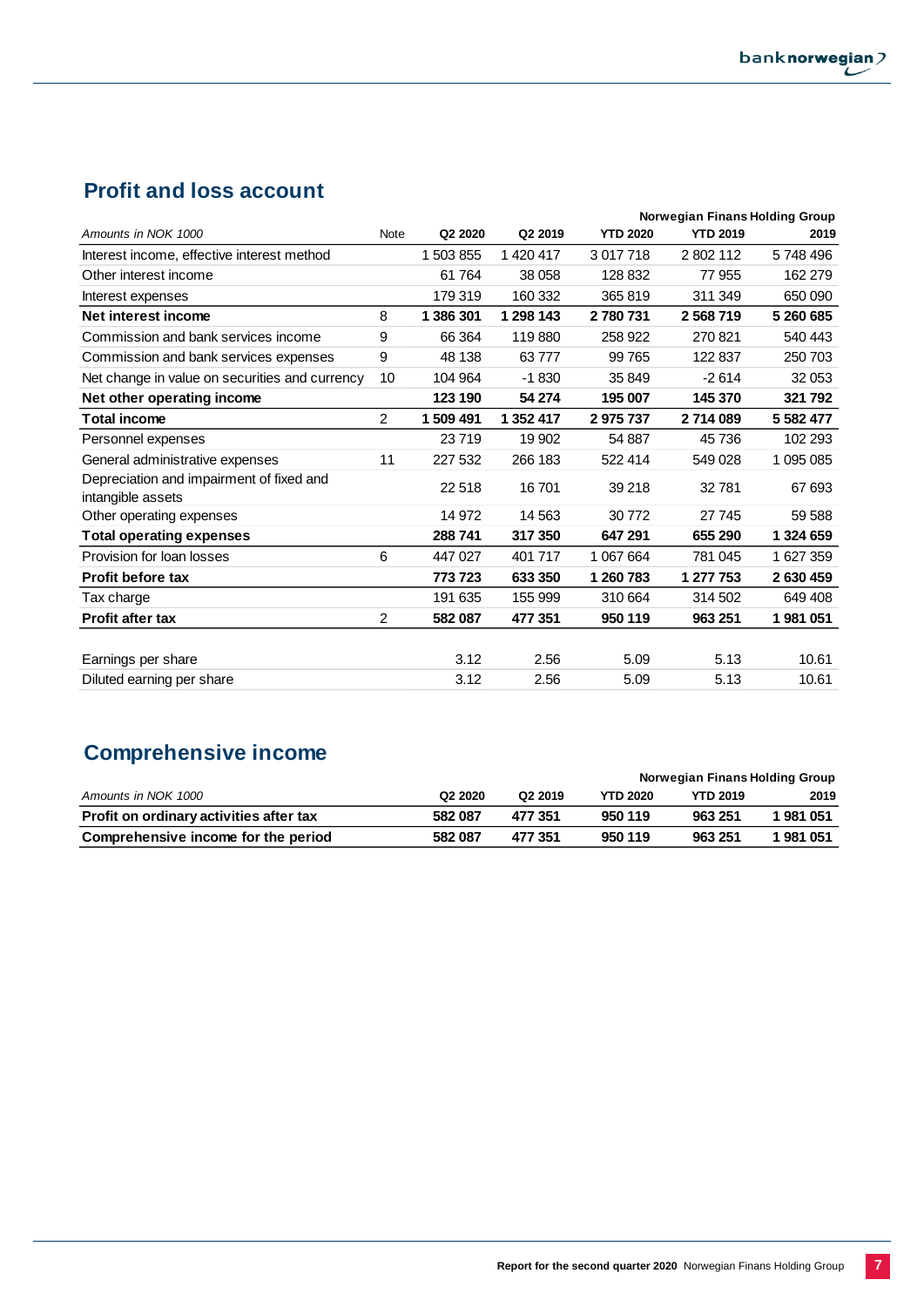# **Balance sheet**

|                                             |                |            | Norwegian Finans Holding Group |               |
|---------------------------------------------|----------------|------------|--------------------------------|---------------|
| Amounts in NOK 1000                         | Note           | 30.6.20    | 30.6.19                        | 31.12.19      |
| <b>Assets</b>                               |                |            |                                |               |
| Cash and deposits with the central bank     |                | 69 623     | 68 091                         | 68 500        |
| Loans and deposits with credit institutions |                | 3 361 585  | 2 2 1 4 0 4 9                  | 2 0 9 4 1 6 5 |
| Loans to customers                          | 2, 5, 7        | 40 101 034 | 38 712 907                     | 40 560 502    |
| Certificates and bonds                      | 13             | 16 790 787 | 9 9 6 2 9 9 1                  | 14 650 988    |
| <b>Financial derivatives</b>                | 13             | 161 158    | 31 274                         | 76 371        |
| Shares and other securities                 | 13             | 51 124     | 40 246                         | 44 863        |
| Intangible assets                           |                | 490 433    | 512 030                        | 510 840       |
| Deferred tax asset                          |                | 5849       | 18838                          | 3502          |
| <b>Fixed assets</b>                         |                | 1 0 8 2    | 1 1 0 2                        | 819           |
| Receivables                                 |                | 92 057     | 61 108                         | 62 835        |
| <b>Total assets</b>                         | 2              | 61 124 733 | 51 622 635                     | 58 073 384    |
| <b>Liabilities and equity</b>               |                |            |                                |               |
| Loans from credit institutions              | 13             | 1 000 781  | 73 100                         | 52750         |
| Deposits from customers                     |                | 41 090 855 | 38 177 954                     | 40 118 369    |
| Debt securities issued                      | 12, 13         | 6679216    | 3 316 800                      | 6 537 863     |
| <b>Financial derivatives</b>                | 13             | 200 428    | 4913                           | 29 6 21       |
| Tax payable                                 |                | 634 825    | 449 151                        | 625 745       |
| Deferred tax                                |                | 3821       |                                | 3821          |
| Other liabilities                           |                | 55 452     | 107 560                        | 225 912       |
| Accrued expenses                            |                | 175 744    | 204 759                        | 182 907       |
| Subordinated loans                          | 12, 13         | 876 143    | 807 889                        | 822 688       |
| <b>Total liabilities</b>                    |                | 50 717 265 | 43 142 127                     | 48 599 677    |
| Share capital                               |                | 186 695    | 186 695                        | 186 695       |
| Share premium                               |                | 972 295    | 972 295                        | 972 295       |
| Tier 1 capital                              |                | 635 000    | 635 000                        | 635 000       |
| Paid, not registered capital                |                | 6058       |                                |               |
| Retained earnings and other reserves        |                | 8 607 419  | 6686519                        | 7679717       |
| <b>Total equity</b>                         | 2, 3           | 10 407 468 | 8 480 509                      | 9 473 707     |
| <b>Total liabilities and equity</b>         | $\overline{c}$ | 61 124 733 | 51 622 635                     | 58 073 384    |

Bærum, August 12, 2020 The Board of directors of Norwegian Finans Holding ASA

\_\_\_\_\_\_\_\_\_\_\_\_\_\_\_\_\_ Klaus-Anders Nysteen Chairman of the board \_\_\_\_\_\_\_\_\_\_\_\_\_\_\_\_\_\_\_\_ Hans Larsson Board member

 $\overline{\phantom{a}}$  , where the contract of the contract of the contract of the contract of the contract of the contract of the contract of the contract of the contract of the contract of the contract of the contract of the contr Christine Rødsæther Board member

\_\_\_\_\_\_\_\_\_\_\_\_\_\_\_\_\_\_\_\_ Izabella Kibsgaard-Petersen Board member

 $\_$ Knut Arne Alsaker

\_\_\_\_\_\_\_\_\_\_\_\_\_\_\_\_\_\_\_\_ Anita Aarnæs Board member

Board member

\_\_\_\_\_\_\_\_\_\_\_\_\_\_\_\_\_\_\_\_ Kjetil Garstad Board member

 $\_$ Tine Wollebekk CEO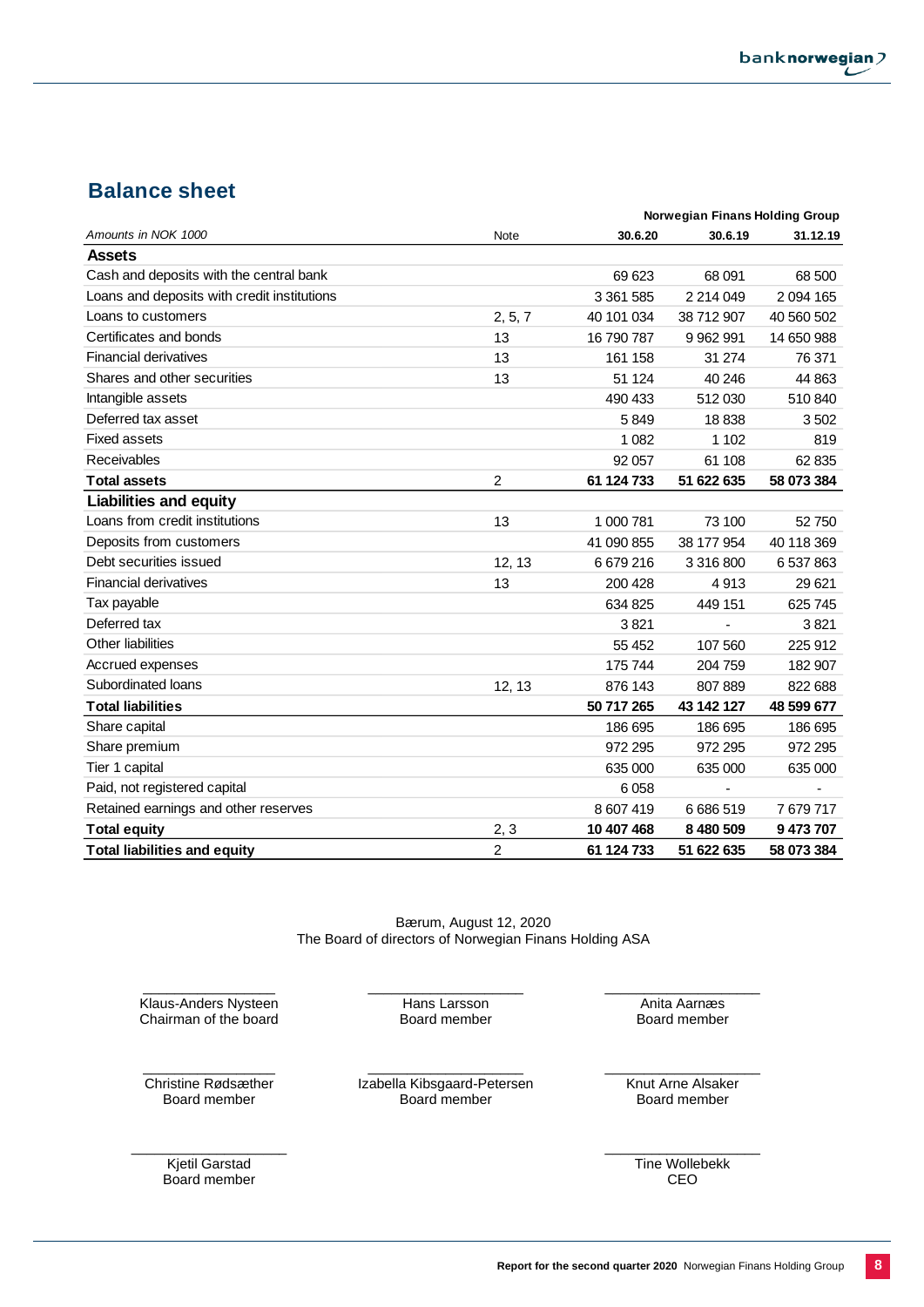÷.

# **Cash flow statement**

| Amounts in NOK 1000<br><b>YTD 2020</b><br><b>YTD 2019</b><br>2019<br>1 260 783<br>1 277 753<br>2630459<br>Profit / loss before tax<br>Unrealized gain or losses on currency<br>118 683<br>37 307<br>$-105965$<br>39 218<br>67 693<br>Depreciation and impairment of fixed and intangible assets<br>32 781<br>1 067 664<br>1627359<br>Provision for loan losses<br>551 334<br>-1 499 765<br>-4 390 047<br>-606 730<br>Change in loans to customers<br>972486<br>-913 837<br>1 026 578<br>Change in deposits from customers<br>-2 139 798<br>639 606<br>-4 048 391<br>Change in certificates and bonds<br>-6 261<br>$-3555$<br>-8 172<br>Change in shares and other securities<br>Change in receivables and financial derivatives<br>$-114010$<br>$-17038$<br>$-63045$<br>Change in loans from credit institutions<br>$-51969$<br>73 100<br>52 750<br>Change in debt securities issued and subordinated loans<br>151 537<br>$-37299$<br>$\blacksquare$<br>Change in derivatives, accrued expenses and other liabilities<br>$-6816$<br>$-24454$<br>96 754<br>Income taxes paid<br>-303 932<br>$-469253$<br>$-608408$<br>380 854<br>-353 320<br>-3 722 434<br>$-18449$<br>$-369.361$<br>-393 592<br>Payment for acquisition of intangible assets<br>$-641$<br>$-627$<br>Payment for acquisition of tangible assets<br>-643<br>Net cash flow from investment activities<br>$-19089$<br>$-369988$<br>$-394235$<br>Buy back of shares<br>$-161200$<br>$-161200$<br>Allocation of shares<br>150 000<br>150 000<br>$\sim$<br>Allocation of bonus shares<br>5 301<br>5 3 0 1<br><b>Issued debt securities</b><br>1 510 048<br>5834015<br>Repayment of debt securities<br>$-130000$<br>$-160383$<br>-1 281 602<br>6058<br>$\blacksquare$<br>$\blacksquare$<br>$-40240$<br>$-40240$<br>$-22417$<br>$-21096$<br>$-45697$<br>Change in loans from central banks<br>1 000 000<br>$\blacksquare$<br>Net cash flow from financing activities<br>853 641<br>1 282 430<br>4 460 576<br>1 215 406<br>559 122<br>343 908<br>Net cash flow for the period<br>Cash and cash equivalents at the start of the period<br>2 162 665<br>1770 267<br>1770267<br>Currency effect on cash and cash equivalents<br>53 137<br>$-47249$<br>48 490<br>3 431 208<br>Cash and cash equivalents at the end of the period<br>2 2 8 2 1 4 0<br>2 162 665<br>Off which: |                                         | Norwegian Finans Holding Group |  |
|--------------------------------------------------------------------------------------------------------------------------------------------------------------------------------------------------------------------------------------------------------------------------------------------------------------------------------------------------------------------------------------------------------------------------------------------------------------------------------------------------------------------------------------------------------------------------------------------------------------------------------------------------------------------------------------------------------------------------------------------------------------------------------------------------------------------------------------------------------------------------------------------------------------------------------------------------------------------------------------------------------------------------------------------------------------------------------------------------------------------------------------------------------------------------------------------------------------------------------------------------------------------------------------------------------------------------------------------------------------------------------------------------------------------------------------------------------------------------------------------------------------------------------------------------------------------------------------------------------------------------------------------------------------------------------------------------------------------------------------------------------------------------------------------------------------------------------------------------------------------------------------------------------------------------------------------------------------------------------------------------------------------------------------------------------------------------------------------------------------------------------------------------------------------------------------------------------------------------------------------------------------------------------------------------------------------------------|-----------------------------------------|--------------------------------|--|
|                                                                                                                                                                                                                                                                                                                                                                                                                                                                                                                                                                                                                                                                                                                                                                                                                                                                                                                                                                                                                                                                                                                                                                                                                                                                                                                                                                                                                                                                                                                                                                                                                                                                                                                                                                                                                                                                                                                                                                                                                                                                                                                                                                                                                                                                                                                                |                                         |                                |  |
|                                                                                                                                                                                                                                                                                                                                                                                                                                                                                                                                                                                                                                                                                                                                                                                                                                                                                                                                                                                                                                                                                                                                                                                                                                                                                                                                                                                                                                                                                                                                                                                                                                                                                                                                                                                                                                                                                                                                                                                                                                                                                                                                                                                                                                                                                                                                |                                         |                                |  |
|                                                                                                                                                                                                                                                                                                                                                                                                                                                                                                                                                                                                                                                                                                                                                                                                                                                                                                                                                                                                                                                                                                                                                                                                                                                                                                                                                                                                                                                                                                                                                                                                                                                                                                                                                                                                                                                                                                                                                                                                                                                                                                                                                                                                                                                                                                                                |                                         |                                |  |
|                                                                                                                                                                                                                                                                                                                                                                                                                                                                                                                                                                                                                                                                                                                                                                                                                                                                                                                                                                                                                                                                                                                                                                                                                                                                                                                                                                                                                                                                                                                                                                                                                                                                                                                                                                                                                                                                                                                                                                                                                                                                                                                                                                                                                                                                                                                                |                                         |                                |  |
|                                                                                                                                                                                                                                                                                                                                                                                                                                                                                                                                                                                                                                                                                                                                                                                                                                                                                                                                                                                                                                                                                                                                                                                                                                                                                                                                                                                                                                                                                                                                                                                                                                                                                                                                                                                                                                                                                                                                                                                                                                                                                                                                                                                                                                                                                                                                |                                         |                                |  |
|                                                                                                                                                                                                                                                                                                                                                                                                                                                                                                                                                                                                                                                                                                                                                                                                                                                                                                                                                                                                                                                                                                                                                                                                                                                                                                                                                                                                                                                                                                                                                                                                                                                                                                                                                                                                                                                                                                                                                                                                                                                                                                                                                                                                                                                                                                                                |                                         |                                |  |
|                                                                                                                                                                                                                                                                                                                                                                                                                                                                                                                                                                                                                                                                                                                                                                                                                                                                                                                                                                                                                                                                                                                                                                                                                                                                                                                                                                                                                                                                                                                                                                                                                                                                                                                                                                                                                                                                                                                                                                                                                                                                                                                                                                                                                                                                                                                                |                                         |                                |  |
|                                                                                                                                                                                                                                                                                                                                                                                                                                                                                                                                                                                                                                                                                                                                                                                                                                                                                                                                                                                                                                                                                                                                                                                                                                                                                                                                                                                                                                                                                                                                                                                                                                                                                                                                                                                                                                                                                                                                                                                                                                                                                                                                                                                                                                                                                                                                |                                         |                                |  |
|                                                                                                                                                                                                                                                                                                                                                                                                                                                                                                                                                                                                                                                                                                                                                                                                                                                                                                                                                                                                                                                                                                                                                                                                                                                                                                                                                                                                                                                                                                                                                                                                                                                                                                                                                                                                                                                                                                                                                                                                                                                                                                                                                                                                                                                                                                                                |                                         |                                |  |
|                                                                                                                                                                                                                                                                                                                                                                                                                                                                                                                                                                                                                                                                                                                                                                                                                                                                                                                                                                                                                                                                                                                                                                                                                                                                                                                                                                                                                                                                                                                                                                                                                                                                                                                                                                                                                                                                                                                                                                                                                                                                                                                                                                                                                                                                                                                                |                                         |                                |  |
|                                                                                                                                                                                                                                                                                                                                                                                                                                                                                                                                                                                                                                                                                                                                                                                                                                                                                                                                                                                                                                                                                                                                                                                                                                                                                                                                                                                                                                                                                                                                                                                                                                                                                                                                                                                                                                                                                                                                                                                                                                                                                                                                                                                                                                                                                                                                |                                         |                                |  |
|                                                                                                                                                                                                                                                                                                                                                                                                                                                                                                                                                                                                                                                                                                                                                                                                                                                                                                                                                                                                                                                                                                                                                                                                                                                                                                                                                                                                                                                                                                                                                                                                                                                                                                                                                                                                                                                                                                                                                                                                                                                                                                                                                                                                                                                                                                                                |                                         |                                |  |
|                                                                                                                                                                                                                                                                                                                                                                                                                                                                                                                                                                                                                                                                                                                                                                                                                                                                                                                                                                                                                                                                                                                                                                                                                                                                                                                                                                                                                                                                                                                                                                                                                                                                                                                                                                                                                                                                                                                                                                                                                                                                                                                                                                                                                                                                                                                                |                                         |                                |  |
|                                                                                                                                                                                                                                                                                                                                                                                                                                                                                                                                                                                                                                                                                                                                                                                                                                                                                                                                                                                                                                                                                                                                                                                                                                                                                                                                                                                                                                                                                                                                                                                                                                                                                                                                                                                                                                                                                                                                                                                                                                                                                                                                                                                                                                                                                                                                |                                         |                                |  |
|                                                                                                                                                                                                                                                                                                                                                                                                                                                                                                                                                                                                                                                                                                                                                                                                                                                                                                                                                                                                                                                                                                                                                                                                                                                                                                                                                                                                                                                                                                                                                                                                                                                                                                                                                                                                                                                                                                                                                                                                                                                                                                                                                                                                                                                                                                                                | Net cash flow from operating activities |                                |  |
|                                                                                                                                                                                                                                                                                                                                                                                                                                                                                                                                                                                                                                                                                                                                                                                                                                                                                                                                                                                                                                                                                                                                                                                                                                                                                                                                                                                                                                                                                                                                                                                                                                                                                                                                                                                                                                                                                                                                                                                                                                                                                                                                                                                                                                                                                                                                |                                         |                                |  |
|                                                                                                                                                                                                                                                                                                                                                                                                                                                                                                                                                                                                                                                                                                                                                                                                                                                                                                                                                                                                                                                                                                                                                                                                                                                                                                                                                                                                                                                                                                                                                                                                                                                                                                                                                                                                                                                                                                                                                                                                                                                                                                                                                                                                                                                                                                                                |                                         |                                |  |
|                                                                                                                                                                                                                                                                                                                                                                                                                                                                                                                                                                                                                                                                                                                                                                                                                                                                                                                                                                                                                                                                                                                                                                                                                                                                                                                                                                                                                                                                                                                                                                                                                                                                                                                                                                                                                                                                                                                                                                                                                                                                                                                                                                                                                                                                                                                                |                                         |                                |  |
|                                                                                                                                                                                                                                                                                                                                                                                                                                                                                                                                                                                                                                                                                                                                                                                                                                                                                                                                                                                                                                                                                                                                                                                                                                                                                                                                                                                                                                                                                                                                                                                                                                                                                                                                                                                                                                                                                                                                                                                                                                                                                                                                                                                                                                                                                                                                |                                         |                                |  |
|                                                                                                                                                                                                                                                                                                                                                                                                                                                                                                                                                                                                                                                                                                                                                                                                                                                                                                                                                                                                                                                                                                                                                                                                                                                                                                                                                                                                                                                                                                                                                                                                                                                                                                                                                                                                                                                                                                                                                                                                                                                                                                                                                                                                                                                                                                                                |                                         |                                |  |
|                                                                                                                                                                                                                                                                                                                                                                                                                                                                                                                                                                                                                                                                                                                                                                                                                                                                                                                                                                                                                                                                                                                                                                                                                                                                                                                                                                                                                                                                                                                                                                                                                                                                                                                                                                                                                                                                                                                                                                                                                                                                                                                                                                                                                                                                                                                                |                                         |                                |  |
|                                                                                                                                                                                                                                                                                                                                                                                                                                                                                                                                                                                                                                                                                                                                                                                                                                                                                                                                                                                                                                                                                                                                                                                                                                                                                                                                                                                                                                                                                                                                                                                                                                                                                                                                                                                                                                                                                                                                                                                                                                                                                                                                                                                                                                                                                                                                |                                         |                                |  |
|                                                                                                                                                                                                                                                                                                                                                                                                                                                                                                                                                                                                                                                                                                                                                                                                                                                                                                                                                                                                                                                                                                                                                                                                                                                                                                                                                                                                                                                                                                                                                                                                                                                                                                                                                                                                                                                                                                                                                                                                                                                                                                                                                                                                                                                                                                                                |                                         |                                |  |
|                                                                                                                                                                                                                                                                                                                                                                                                                                                                                                                                                                                                                                                                                                                                                                                                                                                                                                                                                                                                                                                                                                                                                                                                                                                                                                                                                                                                                                                                                                                                                                                                                                                                                                                                                                                                                                                                                                                                                                                                                                                                                                                                                                                                                                                                                                                                |                                         |                                |  |
|                                                                                                                                                                                                                                                                                                                                                                                                                                                                                                                                                                                                                                                                                                                                                                                                                                                                                                                                                                                                                                                                                                                                                                                                                                                                                                                                                                                                                                                                                                                                                                                                                                                                                                                                                                                                                                                                                                                                                                                                                                                                                                                                                                                                                                                                                                                                |                                         |                                |  |
|                                                                                                                                                                                                                                                                                                                                                                                                                                                                                                                                                                                                                                                                                                                                                                                                                                                                                                                                                                                                                                                                                                                                                                                                                                                                                                                                                                                                                                                                                                                                                                                                                                                                                                                                                                                                                                                                                                                                                                                                                                                                                                                                                                                                                                                                                                                                | Paid, not registered capital            |                                |  |
|                                                                                                                                                                                                                                                                                                                                                                                                                                                                                                                                                                                                                                                                                                                                                                                                                                                                                                                                                                                                                                                                                                                                                                                                                                                                                                                                                                                                                                                                                                                                                                                                                                                                                                                                                                                                                                                                                                                                                                                                                                                                                                                                                                                                                                                                                                                                | Investments in group companies          |                                |  |
|                                                                                                                                                                                                                                                                                                                                                                                                                                                                                                                                                                                                                                                                                                                                                                                                                                                                                                                                                                                                                                                                                                                                                                                                                                                                                                                                                                                                                                                                                                                                                                                                                                                                                                                                                                                                                                                                                                                                                                                                                                                                                                                                                                                                                                                                                                                                | Paid interest tier 1 capital            |                                |  |
|                                                                                                                                                                                                                                                                                                                                                                                                                                                                                                                                                                                                                                                                                                                                                                                                                                                                                                                                                                                                                                                                                                                                                                                                                                                                                                                                                                                                                                                                                                                                                                                                                                                                                                                                                                                                                                                                                                                                                                                                                                                                                                                                                                                                                                                                                                                                |                                         |                                |  |
|                                                                                                                                                                                                                                                                                                                                                                                                                                                                                                                                                                                                                                                                                                                                                                                                                                                                                                                                                                                                                                                                                                                                                                                                                                                                                                                                                                                                                                                                                                                                                                                                                                                                                                                                                                                                                                                                                                                                                                                                                                                                                                                                                                                                                                                                                                                                |                                         |                                |  |
|                                                                                                                                                                                                                                                                                                                                                                                                                                                                                                                                                                                                                                                                                                                                                                                                                                                                                                                                                                                                                                                                                                                                                                                                                                                                                                                                                                                                                                                                                                                                                                                                                                                                                                                                                                                                                                                                                                                                                                                                                                                                                                                                                                                                                                                                                                                                |                                         |                                |  |
|                                                                                                                                                                                                                                                                                                                                                                                                                                                                                                                                                                                                                                                                                                                                                                                                                                                                                                                                                                                                                                                                                                                                                                                                                                                                                                                                                                                                                                                                                                                                                                                                                                                                                                                                                                                                                                                                                                                                                                                                                                                                                                                                                                                                                                                                                                                                |                                         |                                |  |
|                                                                                                                                                                                                                                                                                                                                                                                                                                                                                                                                                                                                                                                                                                                                                                                                                                                                                                                                                                                                                                                                                                                                                                                                                                                                                                                                                                                                                                                                                                                                                                                                                                                                                                                                                                                                                                                                                                                                                                                                                                                                                                                                                                                                                                                                                                                                |                                         |                                |  |
|                                                                                                                                                                                                                                                                                                                                                                                                                                                                                                                                                                                                                                                                                                                                                                                                                                                                                                                                                                                                                                                                                                                                                                                                                                                                                                                                                                                                                                                                                                                                                                                                                                                                                                                                                                                                                                                                                                                                                                                                                                                                                                                                                                                                                                                                                                                                |                                         |                                |  |
|                                                                                                                                                                                                                                                                                                                                                                                                                                                                                                                                                                                                                                                                                                                                                                                                                                                                                                                                                                                                                                                                                                                                                                                                                                                                                                                                                                                                                                                                                                                                                                                                                                                                                                                                                                                                                                                                                                                                                                                                                                                                                                                                                                                                                                                                                                                                |                                         |                                |  |
|                                                                                                                                                                                                                                                                                                                                                                                                                                                                                                                                                                                                                                                                                                                                                                                                                                                                                                                                                                                                                                                                                                                                                                                                                                                                                                                                                                                                                                                                                                                                                                                                                                                                                                                                                                                                                                                                                                                                                                                                                                                                                                                                                                                                                                                                                                                                |                                         |                                |  |
|                                                                                                                                                                                                                                                                                                                                                                                                                                                                                                                                                                                                                                                                                                                                                                                                                                                                                                                                                                                                                                                                                                                                                                                                                                                                                                                                                                                                                                                                                                                                                                                                                                                                                                                                                                                                                                                                                                                                                                                                                                                                                                                                                                                                                                                                                                                                |                                         |                                |  |

| Cash and deposits with the central bank     | 69 623    | 68 091    | 68 500   |
|---------------------------------------------|-----------|-----------|----------|
| Loans and deposits with credit institutions | 3 361 585 | 2 214 049 | 2094 165 |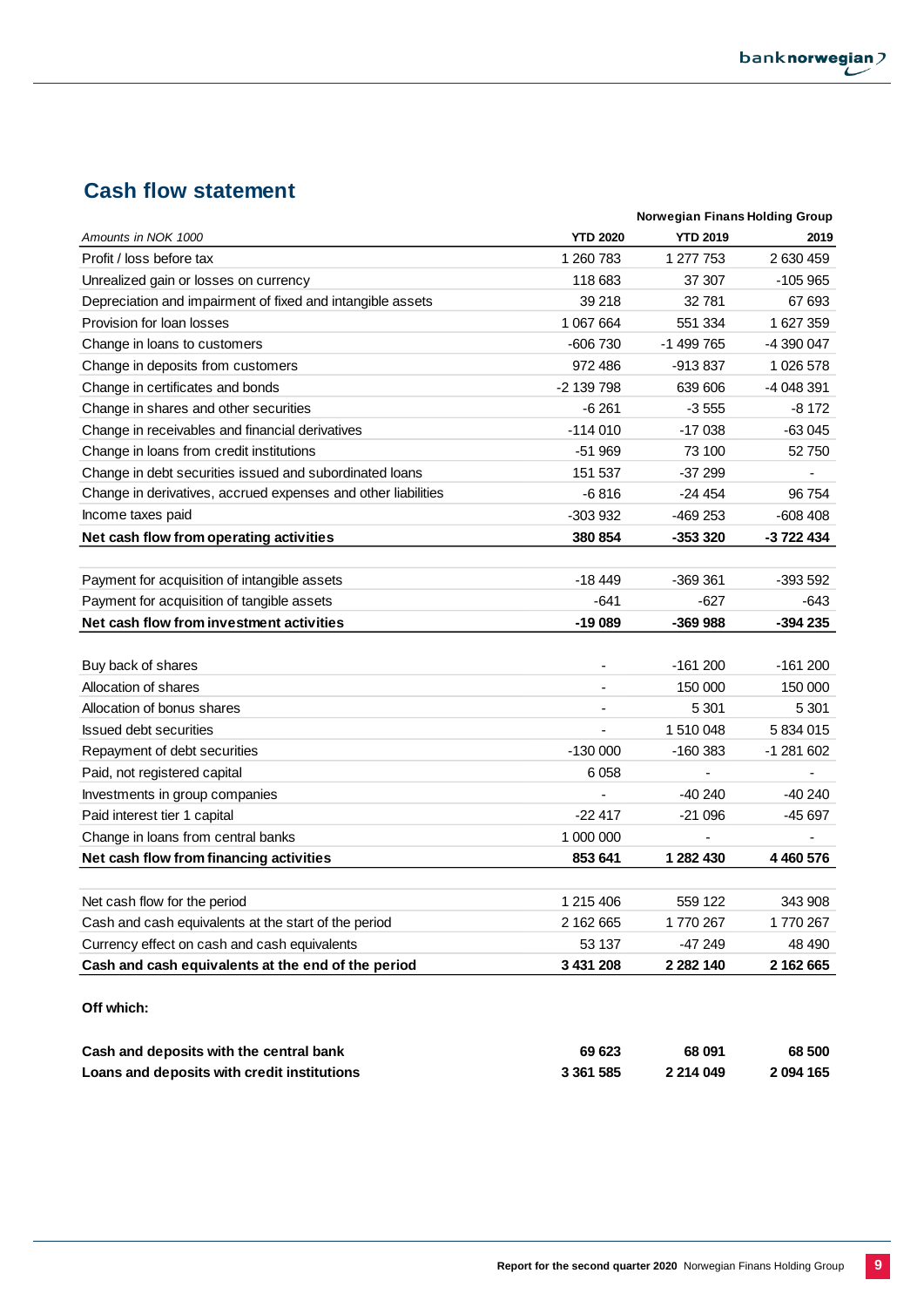

# **Changes in equity**

|                                     |                          |                          | Paid, not                |                   | Retained                          |                 |  |
|-------------------------------------|--------------------------|--------------------------|--------------------------|-------------------|-----------------------------------|-----------------|--|
| Amounts in NOK 1000                 | <b>Share</b><br>capital  | <b>Share</b><br>premium  | registered<br>capital    | Tier 1<br>capital | earnings and<br>other<br>reserves | Total<br>equity |  |
| <b>Balance 31.12.19</b>             | 186 695                  | 972 295                  | $\blacksquare$           | 635 000           | 7 679 717                         | 9473708         |  |
| This period's profit                | $\overline{\phantom{0}}$ | $\overline{\phantom{0}}$ | $\overline{\phantom{0}}$ | ٠                 | 950 119                           | 950 119         |  |
| Comprehensive income for the period |                          | $\blacksquare$           | $\blacksquare$           | $\blacksquare$    | 950 119                           | 950 119         |  |
| Paid interest tier 1 capital        | $\overline{\phantom{0}}$ | $\overline{\phantom{0}}$ | $\overline{\phantom{0}}$ | ٠                 | $-22417$                          | $-22417$        |  |
| Capital increase                    | $\overline{\phantom{0}}$ | $\overline{\phantom{0}}$ | 6058                     | ٠                 | $\overline{\phantom{a}}$          | 6058            |  |
| <b>Balance 30.6.20</b>              | 186 695                  | 972 295                  | 6058                     | 635 000           | 8 607 419                         | 10 407 468      |  |

#### *Amounts in NOK 1000*

| <b>Balance 31.12.18</b>             | 186 752                  | 976938                   |                          | 635 000                  | 5745564                  | 7 544 254 |
|-------------------------------------|--------------------------|--------------------------|--------------------------|--------------------------|--------------------------|-----------|
| This period's profit                | $\overline{\phantom{0}}$ | $\overline{\phantom{0}}$ | $\overline{\phantom{0}}$ | $\overline{\phantom{a}}$ | 963 251                  | 963 251   |
| Comprehensive income for the period | $\blacksquare$           | $\blacksquare$           | $\blacksquare$           | $\blacksquare$           | 963 251                  | 963 251   |
| Paid interest tier 1 capital        | $\overline{\phantom{0}}$ | $\overline{\phantom{0}}$ | $\overline{\phantom{0}}$ | ٠                        | $-21096$                 | $-21096$  |
| Buy back of shares                  | $-2133$                  | $-157867$                | $\overline{\phantom{0}}$ | $\overline{\phantom{a}}$ | $\overline{\phantom{a}}$ | $-160000$ |
| Allocation of shares                | 2000                     | 148 000                  | $\overline{\phantom{0}}$ | $\overline{\phantom{a}}$ | $\overline{\phantom{a}}$ | 150 000   |
| Allocation of bonus shares          | 76                       | 5 2 2 4                  | $\overline{\phantom{0}}$ | $\overline{\phantom{0}}$ |                          | 5 3 0 1   |
| Fees                                |                          | $\overline{\phantom{0}}$ | $\overline{\phantom{0}}$ | ٠                        | $-1201$                  | $-1201$   |
| <b>Balance 30.6.19</b>              | 186 695                  | 972 295                  |                          | 635 000                  | 6 686 519                | 8 480 509 |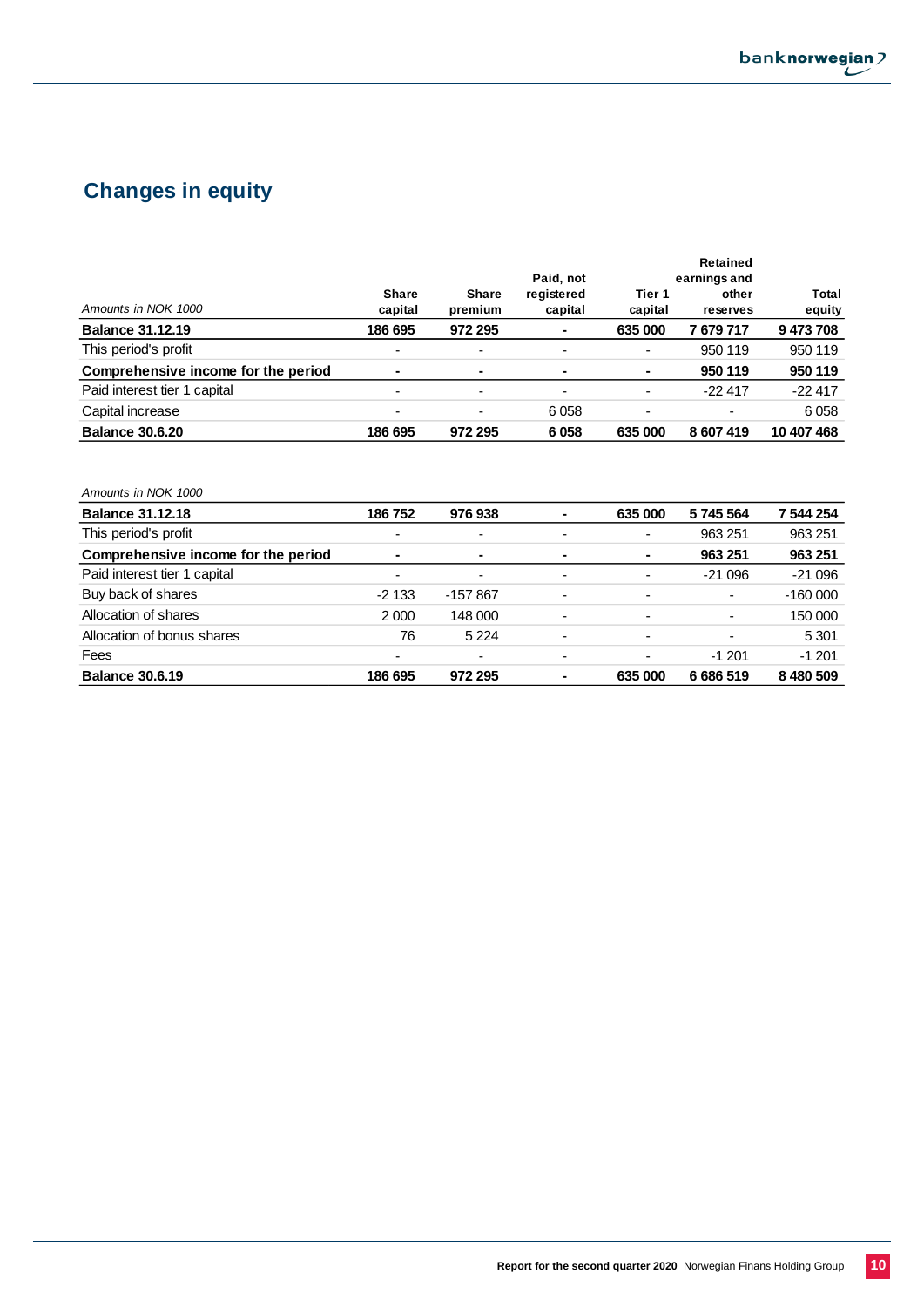# **Notes**

## **Note 1. General accounting principles**

The quarterly financial statements for the Norwegian Finans Holding Group (NFH Group) have been prepared in accordance with IAS 34 Interim Financial Reporting as issued by the International Accounting Standards Board and as adopted by the European Union. When preparing the consolidated financial statements, management makes estimates, judgments and assumptions that affect the application of the accounting principles and the carrying amount of assets, liabilities, income and expenses. Estimates and assumptions are subject to continual evaluation and are based on historical experience and other factors, including expectations of future events that are believed to be probable on the balance sheet date. A description of the accounting policies, significant estimates and areas where judgment is applied by the NFH Group, can be found in Note 1 Accounting principles in the annual report of 2019. Figures for 2019 have been revised due to changes in accounting principles, for further information see note 1 and 36 in the annual report of 2019.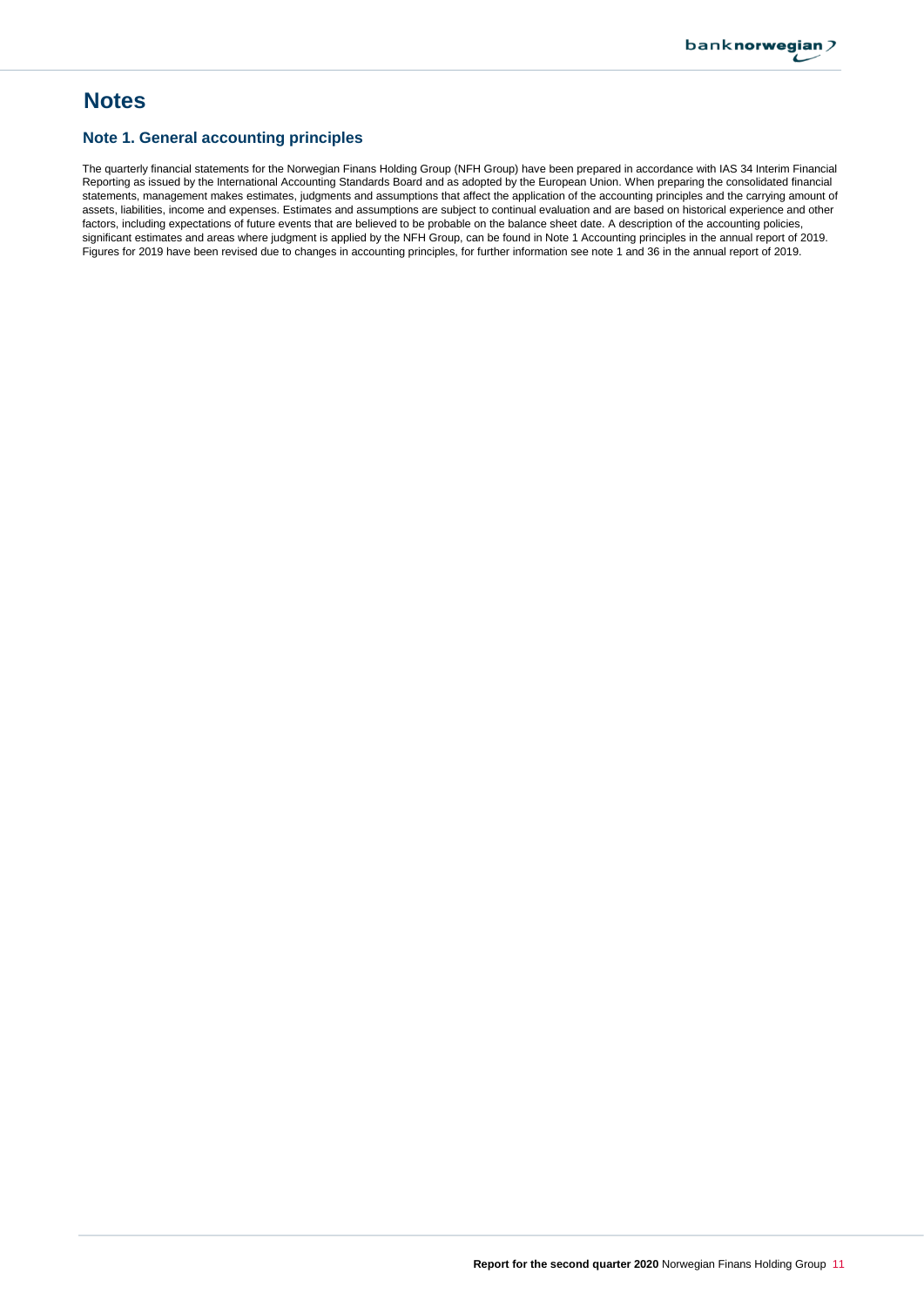# **Note 2. Segments**

The profit and loss and balance sheet presentation for segments are based on internal financial reporting as it is reported to management. The figures are based on Bank Norwegian's governance model. Other contains eliminations for group contributions.

#### **Profit and loss account YTD 2020**

| Amounts in NOK 1000                                            | Norway                  | <b>Sweden</b>        | <b>Denmark</b> | <b>Finland</b>         | Other          | Total                    |
|----------------------------------------------------------------|-------------------------|----------------------|----------------|------------------------|----------------|--------------------------|
| Net interest income                                            | 1 145 806               | 455 079              | 377 147        | 804 545                | $-1846$        | 2780731                  |
| Net other operating income                                     | 60 453                  | 41 569               | 12 3 8 3       | 81 048                 | $-446$         | 195 007                  |
| <b>Total income</b>                                            | 1 206 260               | 496 648              | 389 529        | 885 592                | -2 293         | 2975737                  |
| <b>Total operating expenses</b>                                | 275 656                 | 132 245              | 88 146         | 139 869                | 11 376         | 647 291                  |
| Provision for loan losses                                      | 368 775                 | 168 397              | 170 608        | 359 883                | $\blacksquare$ | 1 067 664                |
| Profit before tax                                              | 561 829                 | 196 006              | 130 776        | 385 840                | $-13668$       | 1 260 783                |
| Tax charge                                                     | 134 853                 | 48 956               | 32 709         | 96 493                 | $-2348$        | 310 664                  |
| <b>Profit after tax</b>                                        | 426 976                 | 147 051              | 98 067         | 289 346                | $-11320$       | 950 119                  |
| Other comprehensive income                                     |                         |                      |                |                        |                |                          |
| Comprehensive income for the period                            | 426 976                 | 147 051              | 98 067         | 289 346                | $-11320$       | 950 119                  |
| Balance sheet 30.6.20                                          |                         |                      |                |                        |                |                          |
| Amounts in NOK 1000                                            | Norway                  | Sweden               | <b>Denmark</b> | Finland                | Other          | Total                    |
| Loans to customers                                             | 16 610 989              | 6825882              | 5 253 526      | 11 410 637             |                | 40 101 034               |
| Other assets                                                   | 10 153 751              | 4 002 798            | 4 257 393      | 2 434 893              | 174 863        | 21 023 699               |
| <b>Total assets</b>                                            | 26 764 740              | 10 828 680           | 9510919        | 13 845 531             | 174 863        | 61 124 733               |
|                                                                |                         |                      |                |                        |                |                          |
| Deposits from customers                                        | 19 620 784              | 6 027 030            | 9 0 39 5 5 5   | 6 403 487              |                | 41 090 855               |
| Other liabilities and equity                                   | 7 143 957               | 4 801 650            | 471 364        | 7 442 043              | 174 863        | 20 033 878               |
| <b>Total liabilities and equity</b>                            | 26 764 740              | 10 828 680           | 9510919        | 13 845 531             | 174 863        | 61 124 733               |
| <b>Profit and loss account YTD 2019</b><br>Amounts in NOK 1000 | Norway                  | Sweden               | <b>Denmark</b> | <b>Finland</b>         | Other          | Total                    |
| Net interest income                                            | 1 185 384               | 427 948              | 314 025        | 640 585                | 778            | 2 568 719                |
| Net other operating income                                     | 90 009                  | 34 066               | 15798          | 5819                   | $-321$         | 145 370                  |
| <b>Total income</b>                                            | 1 275 392               | 462 013              | 329 823        | 646 404                | 457            | 2714089                  |
| Total operating expenses                                       | 279 024                 | 148 421              | 84 613         | 138 125                | 5 1 0 8        | 655 290                  |
| Provision for loan losses                                      | 409 428                 | 82 077               | 116 410        | 173 129                | $\blacksquare$ | 781 045                  |
| Profit before tax                                              | 586 940                 | 231 515              | 128 799        | 335 150                | -4 651         | 1 277 753                |
| Tax charge                                                     | 141 462                 | 57 871               | 32 199         | 83787                  | $-817$         | 314 502                  |
| <b>Profit after tax</b>                                        | 445 478                 | 173 644              | 96 600         | 251 363                | $-3834$        | 963 251                  |
| Other comprehensive income                                     |                         |                      |                |                        |                |                          |
| Comprehensive income for the period                            | 445 478                 | 173 644              | 96 600         | 251 363                | $-3834$        | 963 251                  |
| Balance sheet 30.6.19                                          |                         |                      |                |                        |                |                          |
| Amounts in NOK 1000                                            | Norway                  | Sweden               | <b>Denmark</b> | <b>Finland</b>         | Other          | Total                    |
| Loans to customers                                             |                         |                      |                | 9 277 916              |                |                          |
| Other assets                                                   | 18 796 876              | 6 340 642            | 4 297 473      |                        |                | 38 712 907               |
|                                                                | 7 106 627               | 2 0 64 2 0 5         | 1 403 077      | 2 139 989              | 195 830        | 12 909 728               |
| <b>Total assets</b>                                            | 25 903 504              | 8 4 0 4 8 4 7        | 5700 550       | 11 417 904             | 195 830        | 51 622 635               |
|                                                                |                         |                      | 4 950 900      |                        |                |                          |
| Deposits from customers<br>Other liabilities and equity        | 20 001 934<br>5 901 570 | 5 629 607<br>2775240 | 749 650        | 7 595 513<br>3 822 392 | 195 830        | 38 177 954<br>13 444 682 |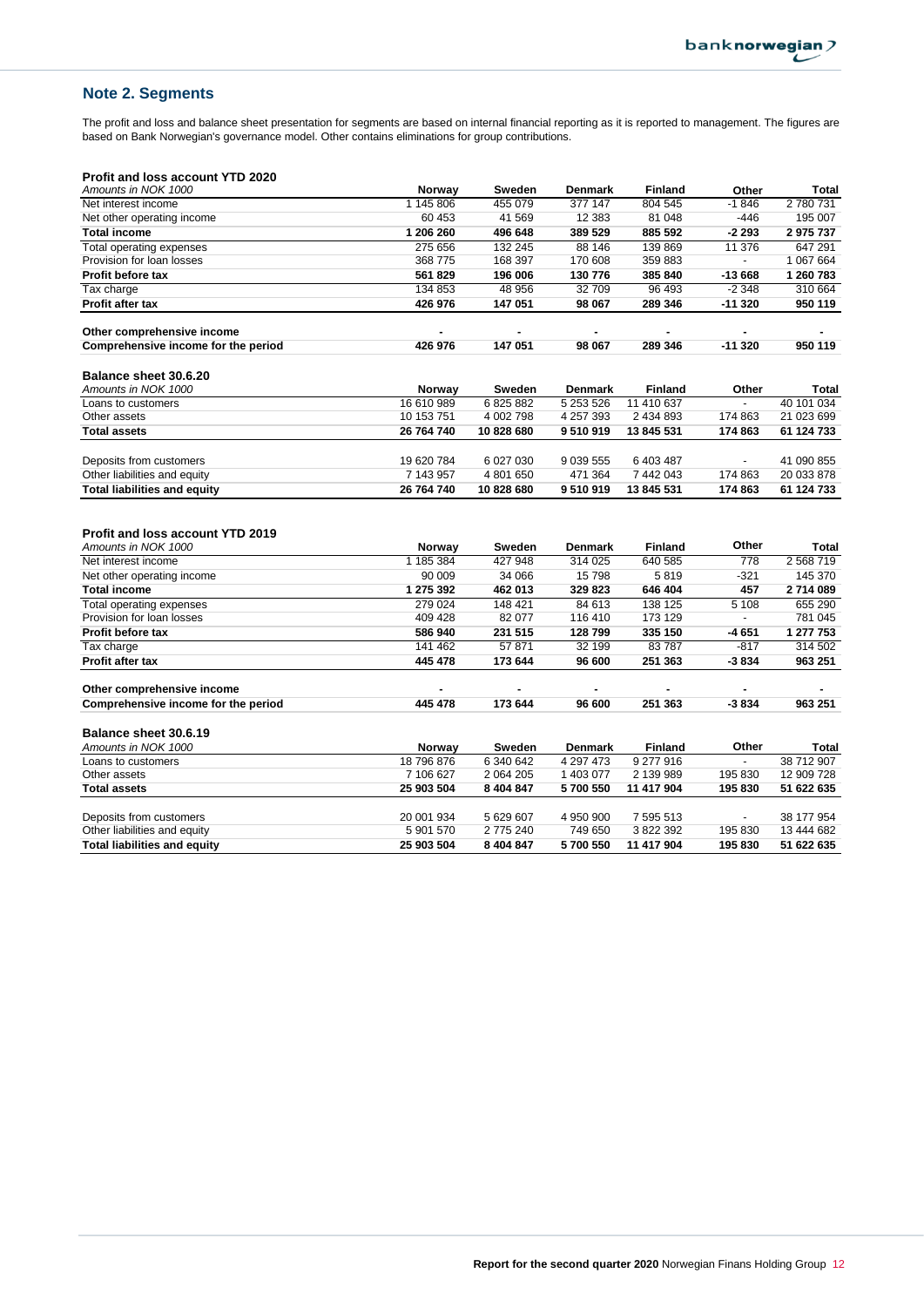# **Note 3. Capital adequacy and Liquidity Coverage Ratio**

Norwegian Finans Holding Group uses the standardized approach for credit risk and the standardized approach for operational risk to calculate capital adequacy in accordance with current capital adequacy regulations - Basel II.

| <b>Total capital</b>                                                       |             |            |            |
|----------------------------------------------------------------------------|-------------|------------|------------|
| Amounts in NOK 1000                                                        | 30.6.20     | 30.6.19    | 2019       |
| Share capital                                                              | 186847      | 186 695    | 186 695    |
| Share premium                                                              | 978 201     | 972 295    | 972 295    |
| Other reserves                                                             | 8 607 419   | 6686519    | 7679717    |
| Retained earnings not included in common equity tier 1, accrued dividend   | $-572000$   |            |            |
| Deferred tax assets, intangible assets and additional valuation adjustment | $-513486$   | -540 907   | $-529$ 143 |
| Common equity tier 1                                                       | 8 686 981   | 7 304 601  | 8 309 564  |
| Additional tier 1 capital                                                  | 635 000     | 635 000    | 635 000    |
| Tier 1 capital                                                             | 9 3 21 9 81 | 7939601    | 8 944 564  |
| Tier 2 capital                                                             | 876 143     | 807889     | 822 688    |
| <b>Total capital</b>                                                       | 10 198 124  | 8747491    | 9767252    |
| <b>Calculation basis</b>                                                   |             |            |            |
| Covered bonds                                                              | 600 133     | 341 724    | 336 787    |
| Regional governments or local authorities                                  | 291 955     | 85 137     | 87 123     |
| Institutions                                                               | 1754609     | 949 429    | 1 161 242  |
| Corporate                                                                  | 24 000      |            |            |
| Loans to customers                                                         | 25 777 217  | 25 034 017 | 26 750 970 |
| Defaulted loans                                                            | 5707411     | 5 334 217  | 4 892 542  |
| Equity positions                                                           | 51 073      | 40 206     | 44 818     |
| Other assets                                                               | 254 136     | 93 452     | 139 948    |
| <b>Total credit risk</b>                                                   | 34 460 534  | 31 878 182 | 33 413 430 |
| <b>Operational risk</b>                                                    | 7 191 855   | 5 579 784  | 5728063    |
| <b>Market risk</b>                                                         | 374 322     | 669        | 1575       |
| <b>Total calculation basis</b>                                             | 42 026 711  | 37 458 635 | 39 143 067 |
| Common equity tier 1 %                                                     | 20.7%       | 19.5%      | 21.2%      |
| Tier 1 capital %                                                           | 22.2%       | 21.2%      | 22.9%      |
| Total capital %                                                            | 24.3%       | 23.4%      | 25.0%      |

#### **Liquidity Coverage Ratio**

The Liquidity Coverage Ratio (LCR) is defined as the bank's liquid assets relative to net liquidity output 30 days forward in time in any given stress situation. The bank has significant positions in Norwegian, Swedish and Danish kroner in addition to Euro. The legal requirement for liquidity reserve at total level and for significant currencies is 100% at 30.6.20, except for Norwegian kroner where the legal requirement is 50%.

|                                | 30.6.20 | 30.6.19 | 2019  |
|--------------------------------|---------|---------|-------|
| Norwegian Finans Holding Group | 385 %   | 214 %   | 450 % |
| <b>NOK</b>                     | 279 %   | 327 %   | 321 % |
| <b>SEK</b>                     | 525 %   | 106 %   | 396 % |
| <b>DKK</b>                     | 459 %   | 170 %   | 649 % |
| <b>EUR</b>                     | 180 %   | 186 %   | 167 % |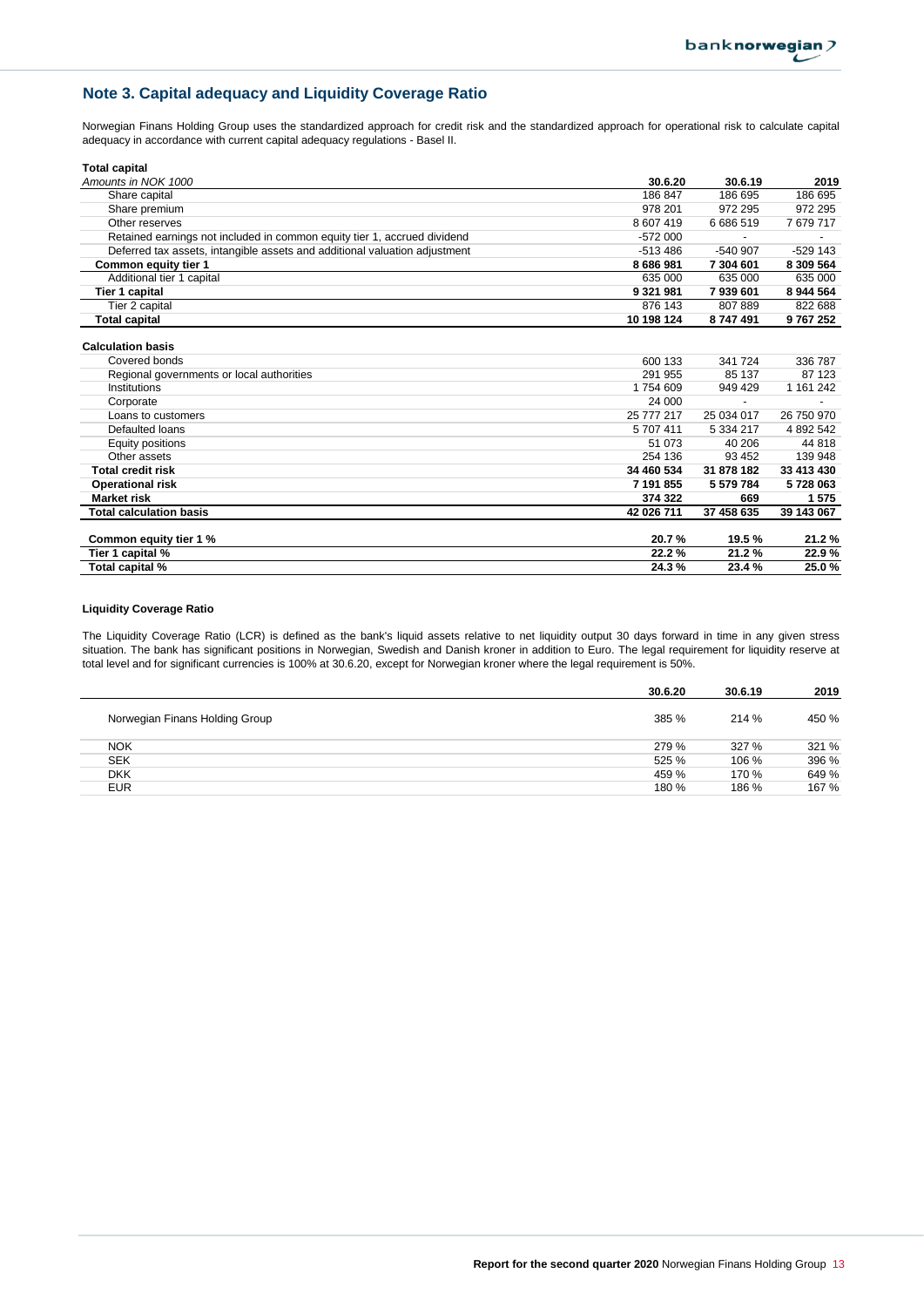#### **Note 4. Expected credit loss**

The NFH Group applies the expected credit loss (ECL) methodology subject to the IFRS 9 rules with three stages of impairment calculation. Stage 1 is not impaired and uses a 12-month ECL calculation. Stage 2 has a significant increase in credit risk since its origination, according to the triggers disclosed below, and uses the lifetime approach to ECL calculation. Stage 3 is impaired with the 90 days past due definition and calculates the ECL based on the lifetime approach.

#### **Significant increase in credit risk (SICR)**

Probability of default (PD) is an experience-based probability that a commitment is in breach for more than 90 days in the next 12 months. A significant increase in credit risk is assessed on the basis of several criteria, including late payment beyond 30 days after invoice due date. The most important factor for the assessment is a comparison between the lifetime original probability of default and the lifetime probability of default at the reporting date. The trigger-model below utilizes an assessment of the forward looking lifetime of the exposure, taking into account the probability of early repayment and the lifetime probability of defaulting on the loan. Hence it is neither the contractual length of the loan, nor the normal 12-month PD that is reflected in the figures. It is an accumulation of monthly behaviour default probabilities that for example for credit cards will be very low for high quality clients until it is activated. As such, a high trigger level is needed for an indication of a significant increase in credit risk when the lifetime PD is very low. Each product has its own threshold values when one considers an increase to be significant. An increase of more than 0% indicates that any increase above the lifetime PD at origination is a significant increase in credit risk.

|                | <b>Instalment loans</b> |             | <b>Credit card loans</b> |             |
|----------------|-------------------------|-------------|--------------------------|-------------|
|                | <b>Lifetime PD</b>      |             | <b>Lifetime PD</b>       |             |
| Norway         | at origination          | <b>SICR</b> | at origination           | <b>SICR</b> |
|                | $\leq 5\%$              | 700 %       | $\leq$ 2%                | 900 %       |
|                | $>5\%$ , 10%]           | 30 %        | $>2\%$                   | 40 %        |
|                | $>10\%$                 | 20 %        |                          |             |
| Sweden         |                         |             |                          |             |
|                | $\leq 10\%$             | 40 %        | $\leq$ 2%                | 900 %       |
|                | $>10\%$ , 20%           | 30 %        | $>2\%, 5\%$              | 40 %        |
|                | >20%                    | 20%         | $>5\%$                   | $0\%$       |
| <b>Denmark</b> |                         |             |                          |             |
|                | $<=6\%$                 | 1300 %      | $\leq 1.4\%$             | 1400 %      |
|                | $>6\%$ , 14%            | 500 %       | $>1.4\%, 5.5\%$          | 1200 %      |
|                | >14%                    | 100 %       | $>5.5\%$                 | 150 %       |
| <b>Finland</b> |                         |             |                          |             |
|                | $\leq$ 9%               | 900 %       | $\leq 3\%$               | 1000 %      |
|                | $>9\%$ , 21%            | 350 %       | $>3\%$ , $9\%$ ]         | 600 %       |
|                | $>21\%$                 | 50 %        | $>9\%$                   | 100 %       |
|                |                         |             |                          |             |

#### **Economic variables used to measure ECL**

The NFH group has chosen to disclose the three most important modelling variables in each individual country. The data is modelled across three scenarios: a base, an optimistic and a pessimistic case for expected credit loss. The model is based on the NiGEM-model developed by UK's Institute of Economic and Social Research.

|                |                           |           | Base scenario |           | Optimistic scenario |           | Pessimistic scenario |  |
|----------------|---------------------------|-----------|---------------|-----------|---------------------|-----------|----------------------|--|
| Norway         |                           | 12 months | 5 years       | 12 months | 5 years             | 12 months | 5 years              |  |
|                | 3-month interbank rate    | 0.40%     | 1.37 %        | 0.40%     | 1.66 %              | 0.40%     | 1.19%                |  |
|                | Hourly pay in NOK         | 446       | 508           | 449       | 527                 | 443       | 492                  |  |
|                | Real interest rate        | $-3.58%$  | $-1.34%$      | $-3.58%$  | $-1.06%$            | $-3.58%$  | $-1.53%$             |  |
| Sweden         |                           |           |               |           |                     |           |                      |  |
|                | 3-month interbank rate    | $-0.13%$  | 0.68%         | $-0.13%$  | 0.91%               | $-0.13%$  | 0.56%                |  |
|                | <b>GDP</b> in million SEK | 396 957   | 432 017       | 404 879   | 455 276             | 393 068   | 418 653              |  |
|                | Real interest rate        | $-1.64%$  | $-1.88%$      | $-1.64%$  | $-1.65%$            | $-1.64%$  | $-2.00%$             |  |
| <b>Denmark</b> |                           |           |               |           |                     |           |                      |  |
|                | 3-month interbank rate    | $-0.12%$  | 0.75%         | $-0.12%$  | 1.03%               | $-0.12%$  | 0.59%                |  |
|                | Consumption in millions   | 80 409    | 87 112        | 82 003    | 92 491              | 78 698    | 82723                |  |
|                | Unemployment percentage   | 5.35 %    | 5.23%         | 5.22 %    | 5.05 %              | 5.97 %    | 5.47 %               |  |
| <b>Finland</b> |                           |           |               |           |                     |           |                      |  |
|                | 3-month interbank rate    | $-0.30%$  | 0.44%         | $-0.11%$  | 0.61%               | $-0.35%$  | 0.01%                |  |
|                | Consumption in millions   | 8979      | 9536          | 9 1 7 2   | 9799                | 8744      | 9 2 9 3              |  |
|                | Unemployment percentage   | 8.10%     | 6.41 %        | 7.60 %    | 6.20%               | 9.77 %    | 6.97 %               |  |

#### **Macro scenario sensitivity on ECL**

|                |                  | Final      | <b>Base</b> | Optimistic | Pessimistic |
|----------------|------------------|------------|-------------|------------|-------------|
| Norway         |                  | <b>ECL</b> | scenario    | scenario   | scenario    |
|                | Credit card      | 449 612    | 440 364     | 404 908    | 471 189     |
|                | Instalment Ioans | 1 066 559  | 1 040 599   | 942 966    | 1 127 133   |
| Sweden         |                  |            |             |            |             |
|                | Credit card      | 257827     | 257822      | 257 572    | 257 839     |
|                | Instalment Ioans | 849 007    | 848 691     | 846 092    | 849 743     |
| <b>Denmark</b> |                  |            |             |            |             |
|                | Credit card      | 108 191    | 108 061     | 107 771    | 108 492     |
|                | Instalment loans | 741 451    | 741 152     | 740 374    | 742 150     |
| <b>Finland</b> |                  |            |             |            |             |
|                | Credit card      | 172 306    | 166 936     | 159 401    | 184 837     |
|                | Instalment Ioans | 977 179    | 947 251     | 906 927    | 047 011     |

The following weights have been used across all portfolios per 30.6.2020: 70% - 0% - 30% for base, optimistic and pessimistic scenario for expected credit loss. The choice to deviate from the normal 40% - 30% - 30% probability weighting is based on a low expectation for the optimistic scenario.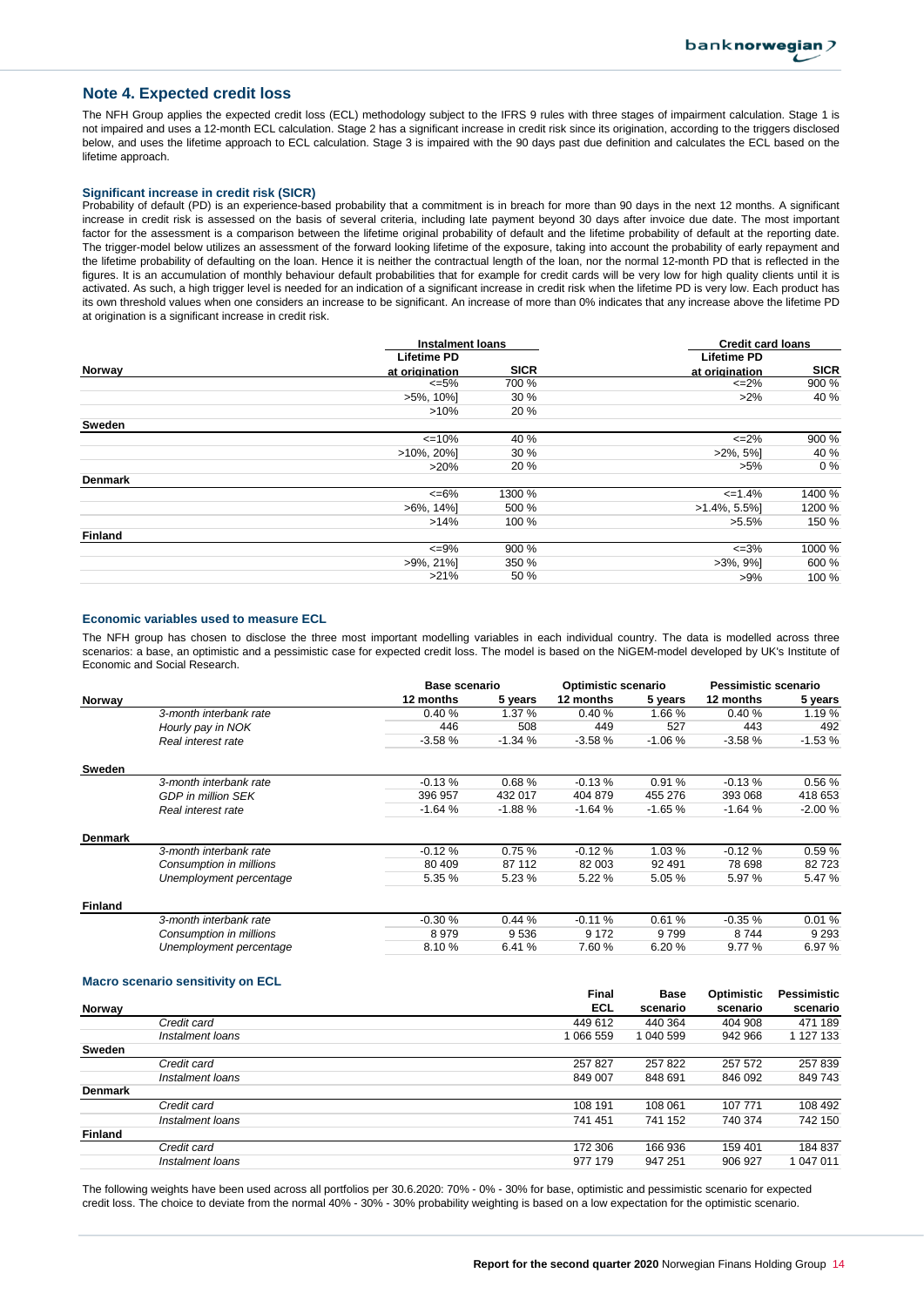The estimated effects of COVID-19 as of end of the first quarter of MNOK 230 are now incorporated into the model estimates. The more adverse macro data now being used increases the levels of lifetime PD on stages one and two, increasing ECL by about MNOK 32. New development of more dynamic LGD models, also incorporating macro-factors, increases the LGD levels for all stages by about MNOK 205. The weighting associated with the more pessimistic outlook increases the ECL by about MNOK 55.

## **Note 5. Loans to customers by product groups and change in loan loss allowance**

#### **Loans to customers by product groups**

|                                              |            |           |           |              |          | Loan loss allowance |         | Loans to      |
|----------------------------------------------|------------|-----------|-----------|--------------|----------|---------------------|---------|---------------|
| Amounts in NOK 1000                          | Stage 1    | Stage 2   | Stage 3   | Gross Ioans  | Stage 1  | Stage 2             | Stage 3 | customers     |
| Instalment Ioans Norway                      | 7 168 393  | 1788 553  | 2888121   | 11 845 066   | 50 312   | 66 899              | 949 348 | 10 778 507    |
| Credit card loans Norway                     | 4738786    | 598 522   | 920 785   | 6 258 094    | 32 369   | 34 0 26             | 383 217 | 5 808 482     |
| Instalment Ioans Sweden                      | 2 177 089  | 1 153 781 | 1 705 450 | 5 036 321    | 51 101   | 60 576              | 737 330 | 4 187 314     |
| Credit card loans Sweden                     | 996 303    | 431 067   | 469 024   | 2896395      | 11 2 2 5 | 28 683              | 217919  | 2 638 568     |
| Instalment Ioans Denmark                     | 3 597 480  | 248 069   | 1 189 464 | 5 035 013    | 47 003   | 36 439              | 658 010 | 4 293 562     |
| Credit card loans Denmark                    | 768 155    | 88 854    | 211 145   | 1 068 154    | 8517     | 8 2 6 0             | 91 413  | 959 964       |
| Instalment Ioans Finland                     | 6 778 153  | 1 329 999 | 853 757   | 9 9 61 9 0 9 | 126 942  | 186 633             | 663 604 | 8 9 8 4 7 2 9 |
| Credit card loans Finland                    | 1751842    | 578 224   | 268 148   | 2 598 214    | 16 150   | 58 514              | 97 643  | 2 425 908     |
| Total                                        | 28 976 202 | 6 217 070 | 9 505 895 | 44 699 166   | 343 618  | 480 030             | 3798484 | 40 077 034    |
| Loan loss allowance coverage ratio per stage |            |           |           | 1.19%        | 7.72 %   | 39.96 %             |         |               |
| Other loans                                  |            |           |           |              |          |                     |         | 24 000        |
| <b>Net loans</b>                             |            |           |           |              |          |                     |         | 40 101 034    |

#### **Change in loan loss allowance and gross loans**

Migration out of a stage is calculated at previous closing date 31.3.20, while migration into a stage is calculated at the closing date 30.6.20.

#### **Total Loans Loan loss allowance**

| Amounts in NOK 1000                                                         | Stage 1  | Stage 2    | Stage 3                  | Total     |
|-----------------------------------------------------------------------------|----------|------------|--------------------------|-----------|
| Loan loss allowance as at 31.3.20                                           | 378 377  | 521 560    | 3 507 036                | 4 406 973 |
| Transfers :                                                                 |          |            |                          |           |
| Transfers from stage 1 to stage 2                                           | $-36101$ | 161853     | $\overline{\phantom{0}}$ | 125 751   |
| Transfers from stage 1 to stage 3                                           | $-2734$  |            | 25 011                   | 22 277    |
| Transfers from stage 2 to stage 1                                           | 31 283   | $-103978$  |                          | $-72695$  |
| Transfers from stage 2 to stage 3                                           | ٠        | $-120,406$ | 270 452                  | 150 046   |
| Transfers from stage 3 to stage 2                                           |          | 14 986     | -76 971                  | $-61986$  |
| Transfers from stage 3 to stage 1                                           | 306      |            | -7 302                   | $-6996$   |
| New financial assets issued                                                 | 14 589   | 5 0 9 1    |                          | 19681     |
| Financial assets derecognized in the period                                 | $-12954$ | $-11019$   | $-27.303$                | $-51275$  |
| Modification of contractual cash flows from non-discounted financial assets | $-29149$ | 11 943     | 454 364                  | 437 158   |
| Charge-off                                                                  |          |            | -346 803                 | $-346803$ |
| Loan loss allowance as at 30.6.20                                           | 343 618  | 480 030    | 3798484                  | 4 622 132 |

#### **Gross loans to customers**

| Amounts in NOK 1000                                                         | Stage 1                  | Stage 2    | Stage 3                  | <b>Total</b> |
|-----------------------------------------------------------------------------|--------------------------|------------|--------------------------|--------------|
| Gross loans to customers as at 31.3.20                                      | 30 330 911               | 7 372 056  | 9 312 476                | 47 015 444   |
| Transfers:                                                                  |                          |            |                          |              |
| Transfers from stage 1 to stage 2                                           | $-1919454$               | 1923738    |                          | 4 2 8 5      |
| Transfers from stage 1 to stage 3                                           | $-66360$                 |            | 67 457                   | 1 0 9 7      |
| Transfers from stage 2 to stage 1                                           | 902 174                  | -2 091 070 | ٠                        | $-188896$    |
| Transfers from stage 2 to stage 3                                           | $\overline{\phantom{0}}$ | -844 784   | 860 082                  | 15 298       |
| Transfers from stage 3 to stage 2                                           |                          | 179 765    | -244 765                 | $-65000$     |
| Transfers from stage 3 to stage 1                                           | 9780                     |            | $-22048$                 | $-12269$     |
| New financial assets issued                                                 | 907 003                  | 41 009     | $\overline{\phantom{0}}$ | 948 012      |
| Financial assets derecognized in the period                                 | $-928409$                | $-203.919$ | $-83.904$                | $-1216232$   |
| Modification of contractual cash flows from non-discounted financial assets | -1 259 444               | -159 727   | 56 553                   | $-1362618$   |
| Charge-off                                                                  |                          |            | -439 954                 | -439 954     |
| Gross loans to customers as at 30.6.20                                      | 28 976 202               | 6 217 070  | 9 505 895                | 44 699 166   |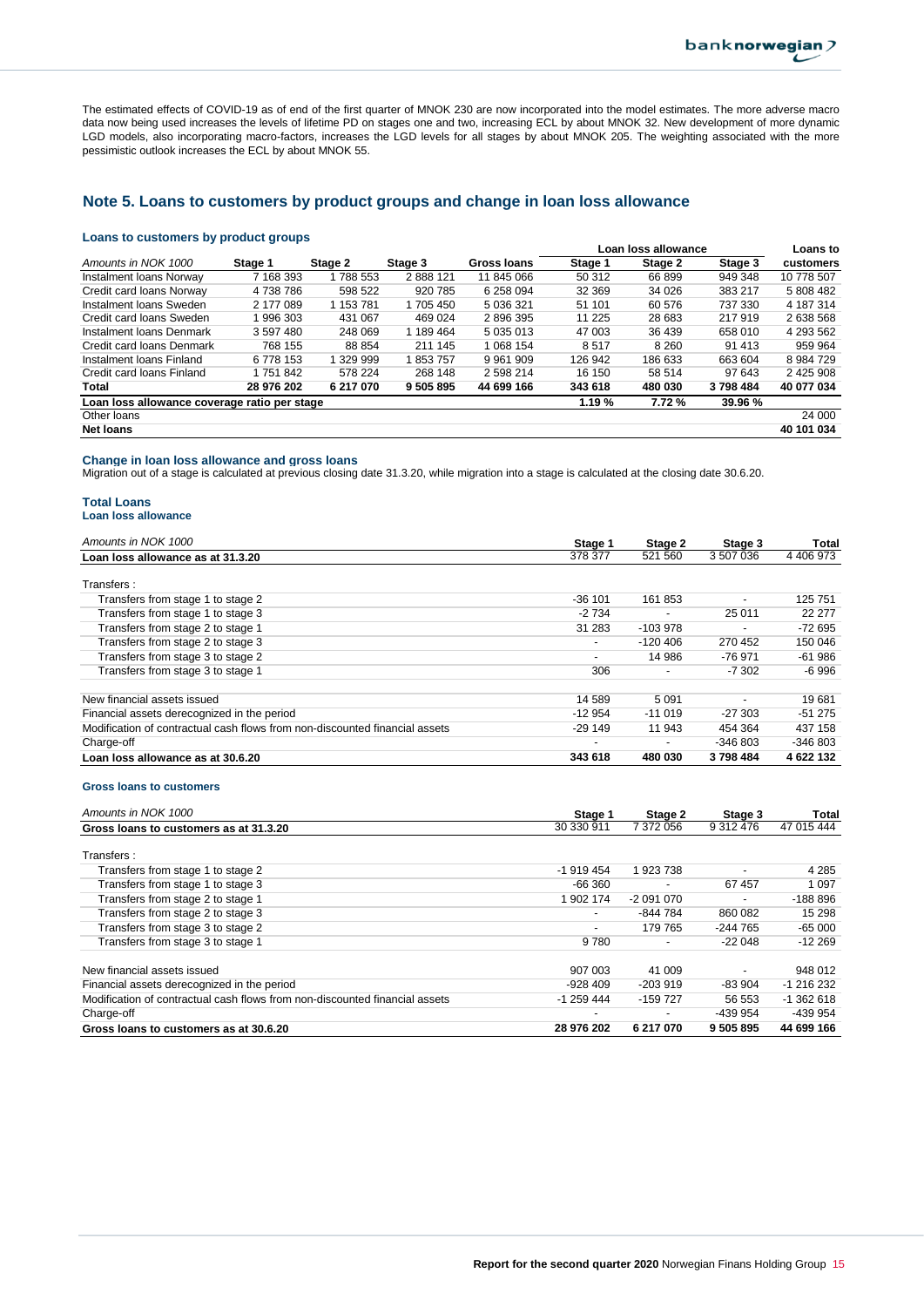#### **Instalment loans total**

#### **Loan loss allowance**

| Amounts in NOK 1000                                                         | Stage 1                  | Stage 2   | Stage 3                  | Total      |
|-----------------------------------------------------------------------------|--------------------------|-----------|--------------------------|------------|
| Loan loss allowance as at 31.3.20                                           | 303 607                  | 400 141   | 2 797 518                | 3 501 266  |
| Transfers:                                                                  |                          |           |                          |            |
| Transfers from stage 1 to stage 2                                           | $-29716$                 | 111 081   |                          | 81 365     |
| Transfers from stage 1 to stage 3                                           | -2 489                   |           | 22 247                   | 19 758     |
| Transfers from stage 2 to stage 1                                           | 23 931                   | -66 646   | $\overline{\phantom{0}}$ | $-42714$   |
| Transfers from stage 2 to stage 3                                           | $\overline{\phantom{0}}$ | $-101742$ | 212 302                  | 110 560    |
| Transfers from stage 3 to stage 2                                           |                          | 12 3 98   | -58 675                  | -46 276    |
| Transfers from stage 3 to stage 1                                           | 283                      |           | $-5081$                  | -4 797     |
| New financial assets issued                                                 | 12 650                   | 2924      |                          | 15 574     |
| Financial assets derecognized in the period                                 | -12 186                  | $-8.814$  | $-23299$                 | $-44299$   |
| Modification of contractual cash flows from non-discounted financial assets | $-20723$                 | 1 203     | 313 404                  | 293884     |
| Charge-off                                                                  |                          |           | $-250$ 124               | $-250$ 124 |
| Loan loss allowance as at 30.6.20                                           | 275 358                  | 350 546   | 3 008 293                | 3 634 196  |

#### **Gross loans to customers**

| Amounts in NOK 1000                                                         | Stage 1                  | Stage 2                  | Stage 3                  | Total      |
|-----------------------------------------------------------------------------|--------------------------|--------------------------|--------------------------|------------|
| Gross loans to customers as at 31.3.20                                      | 20 474 404               | 5 438 745                | 7 457 479                | 33 370 628 |
| Transfers:                                                                  |                          |                          |                          |            |
| Transfers from stage 1 to stage 2                                           | -1 234 755               | 1 208 009                |                          | $-26747$   |
| Transfers from stage 1 to stage 3                                           | -58 935                  |                          | 59 798                   | 863        |
| Transfers from stage 2 to stage 1                                           | 1 297 058                | $-1.359670$              |                          | $-62612$   |
| Transfers from stage 2 to stage 3                                           | $\overline{\phantom{a}}$ | $-666031$                | 676 187                  | 10 156     |
| Transfers from stage 3 to stage 2                                           | $\overline{\phantom{0}}$ | 150 751                  | $-186$ 157               | $-35405$   |
| Transfers from stage 3 to stage 1                                           | 8 2 7 9                  |                          | $-14147$                 | $-5868$    |
|                                                                             |                          |                          |                          |            |
| New financial assets issued                                                 | 851 086                  | 26 442                   | $\overline{\phantom{0}}$ | 877 529    |
| Financial assets derecognized in the period                                 | -834 886                 | $-16969$                 | $-70690$                 | $-1075273$ |
| Modification of contractual cash flows from non-discounted financial assets | -781 136                 | $-108149$                | 32 003                   | $-857282$  |
| Charge-off                                                                  |                          | $\overline{\phantom{0}}$ | $-317680$                | $-317680$  |
| Gross loans to customers as at 30.6.20                                      | 19 721 115               | 4 520 402                | 7 636 793                | 31 878 309 |

#### **Credit card total**

#### **Loan loss allowance**

| Amounts in NOK 1000                                                         | Stage 1 | Stage 2  | Stage 3  | Total    |
|-----------------------------------------------------------------------------|---------|----------|----------|----------|
| Loan loss allowance as at 31.3.20                                           | 74 770  | 121 420  | 709 518  | 905 707  |
| Transfers:                                                                  |         |          |          |          |
| Transfers from stage 1 to stage 2                                           | $-6386$ | 50 772   |          | 44 386   |
| Transfers from stage 1 to stage 3                                           | $-245$  |          | 2 7 6 4  | 2519     |
| Transfers from stage 2 to stage 1                                           | 7 3 5 2 | -37 332  |          | $-29990$ |
| Transfers from stage 2 to stage 3                                           |         | $-18664$ | 58 150   | 39 4 86  |
| Transfers from stage 3 to stage 2                                           |         | 2587     | $-18297$ | $-15709$ |
| Transfers from stage 3 to stage 1                                           | 23      |          | $-2221$  | $-2198$  |
|                                                                             |         |          |          |          |
| New financial assets issued                                                 | 1940    | 2 1 6 7  |          | 4 107    |
| Financial assets derecognized in the period                                 | $-768$  | $-2090$  | $-4004$  | $-6861$  |
| Modification of contractual cash flows from non-discounted financial assets | $-8426$ | 10 624   | 140 961  | 143 159  |
| Charge-off                                                                  |         |          | $-96679$ | $-96679$ |
| Loan loss allowance as at 30.6.20                                           | 68 260  | 129 484  | 790 192  | 987 936  |

#### **Gross loans to customers**

| Amounts in NOK 1000                                                         | Stage 1                  | Stage 2   | Stage 3   | Total      |
|-----------------------------------------------------------------------------|--------------------------|-----------|-----------|------------|
| Gross loans to customers as at 31.3.20                                      | 9 856 508                | 933 311   | 854 997   | 13 644 816 |
| Transfers:                                                                  |                          |           |           |            |
| Transfers from stage 1 to stage 2                                           | $-684698$                | 715 730   |           | 31 031     |
| Transfers from stage 1 to stage 3                                           | $-7425$                  |           | 7659      | 234        |
| Transfers from stage 2 to stage 1                                           | 605 116                  | -731 400  |           | $-126285$  |
| Transfers from stage 2 to stage 3                                           | $\overline{\phantom{0}}$ | -178 753  | 183896    | 5 1 4 2    |
| Transfers from stage 3 to stage 2                                           |                          | 29 014    | $-58609$  | $-29595$   |
| Transfers from stage 3 to stage 1                                           | 1501                     |           | -7 902    | -6 401     |
| New financial assets issued                                                 | 55 917                   | 14 567    |           | 70 484     |
| Financial assets derecognized in the period                                 | -93 523                  | $-34222$  | $-13215$  | $-140960$  |
| Modification of contractual cash flows from non-discounted financial assets | -478 308                 | $-51578$  | 24 550    | $-505336$  |
| Charge-off                                                                  |                          |           | $-122224$ | $-122224$  |
| Gross loans to customers as at 30.6.20                                      | 9 255 087                | 1 696 668 | 1 869 103 | 12 820 857 |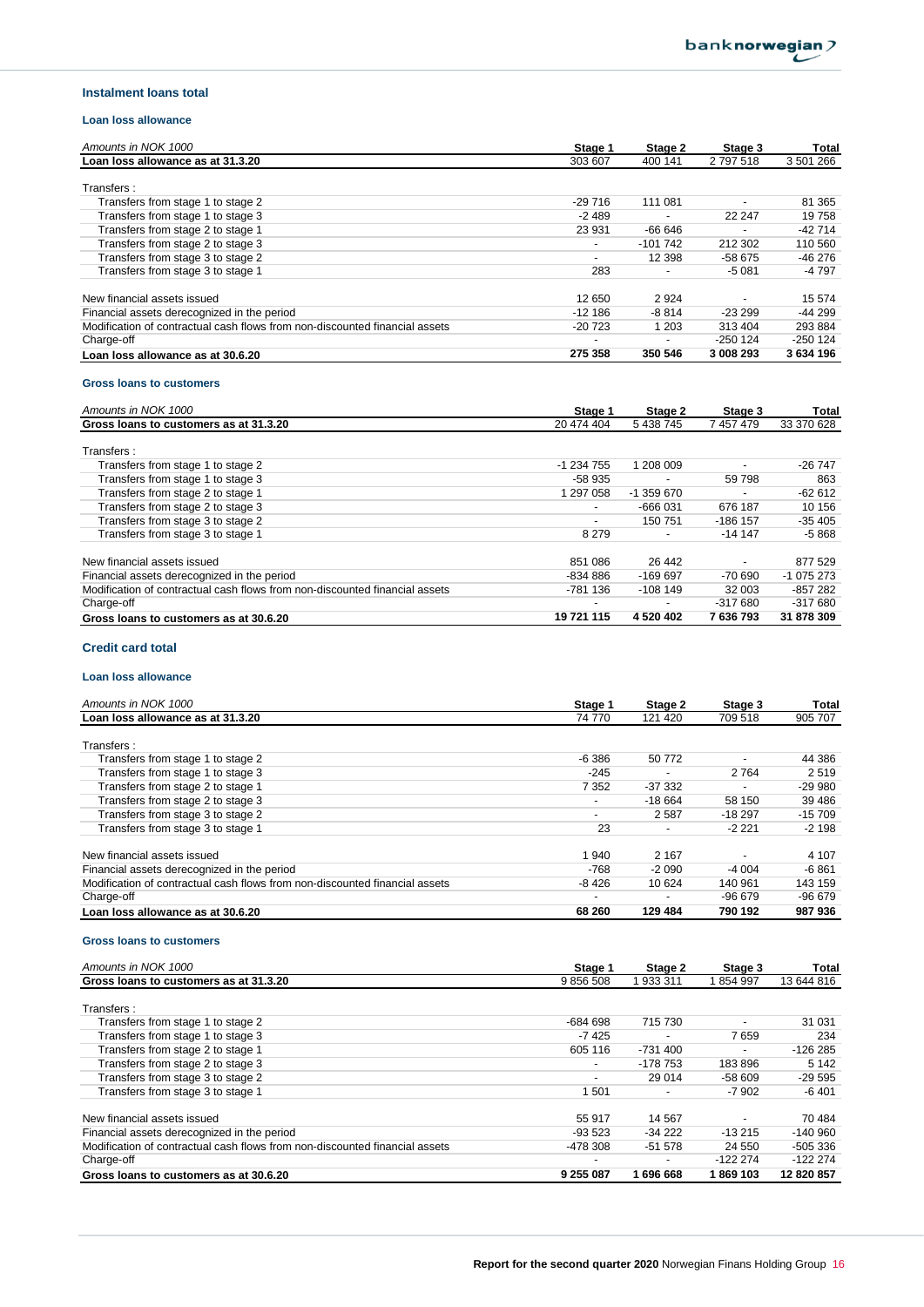## **Note 6. Provision for loan losses**

| Amounts in NOK 1000                                             | <b>YTD 2020</b> | <b>YTD 2019</b>          | 2019    |
|-----------------------------------------------------------------|-----------------|--------------------------|---------|
| Realized losses in the period due to final write-offs           | 36 565          | 20 527                   | 46 813  |
| Realized losses in the period due to charge-offs                | 93 151          | $\overline{\phantom{a}}$ | 436 891 |
| Loan loss provisions - lifetime expected credit loss (stage 3)  | 1 034 520       | 781 373                  | 922 091 |
| Loan loss provisions - lifetime expected credit loss (stage 2)  | $-47234$        | $-19102$                 | 99 639  |
| Loan loss provisions - 12 months expected credit loss (stage 1) | $-49.340$       | $-1752$                  | 121 926 |
| <b>Provision for loan losses</b>                                | 1 067 664       | 781 045                  | 1627359 |

## **Note 7. Risk classes**

|                                                                                                  | Probability of<br>Gross Ioans |            | <b>Undrawn credit limits</b> |                          |            |
|--------------------------------------------------------------------------------------------------|-------------------------------|------------|------------------------------|--------------------------|------------|
| Amounts in NOK 1000                                                                              | default                       | 30.6.20    | 30.6.19                      | 30.6.20                  | 30.6.19    |
| Α                                                                                                | $0 - 1%$                      | 6 523 231  | 6 186 531                    | 48 449 104               | 40 920 625 |
| в                                                                                                | $1 - 3%$                      | 9 206 941  | 9 120 362                    | 996 698                  | 1868361    |
| С                                                                                                | $3 - 5%$                      | 4 852 241  | 4 207 205                    | 214 002                  | 282 025    |
| D                                                                                                | $5 - 9%$                      | 4 297 902  | 4 306 011                    | 141 724                  | 261 346    |
| Е                                                                                                | $9 - 15%$                     | 3 204 300  | 3 931 390                    | 48 120                   | 185 061    |
| F                                                                                                | $15 - 20%$                    | 1 278 979  | 1 473 774                    | 10 348                   | 18 953     |
| G                                                                                                | $20 - 30%$                    | 1 430 127  | 1 025 769                    | 9640                     | 14 614     |
| н                                                                                                | $30 - 40%$                    | 619701     | 447 061                      | 2 0 6 0                  | 1752       |
|                                                                                                  | $40 - 55%$                    | 410 122    | 385 961                      | 1 0 0 3                  | 830        |
| J                                                                                                | $55 - 100\%$                  | 411 244    | 356 223                      | 201                      | 221        |
| Engagements under collections by an agency, where the customer is less than 90 days past due     |                               | 876 780    | 886 984                      | $\overline{\phantom{0}}$ |            |
| On track with engagement, at least one other product where payment is more than 90 days past due |                               | 1703348    | 2 102 316                    | $\overline{\phantom{0}}$ |            |
| Engagements that are in warning, but less than 90 days past due                                  |                               | 375 145    | 527 584                      | $\overline{\phantom{a}}$ |            |
| Engagements that are more than 90 days past due                                                  |                               | 9 426 228  | 6 101 545                    | ٠                        |            |
| Engagements that are written down                                                                |                               | 82 806     | 344 163                      | $\overline{\phantom{a}}$ |            |
| Total classified                                                                                 |                               | 44 699 097 | 41 402 878                   | 49 872 901               | 43 553 789 |
| Not classified                                                                                   |                               | 70         | 665                          |                          |            |
| Total                                                                                            |                               | 44 699 166 | 41 403 543                   | 49 872 901               | 43 553 789 |

Risk is grouped into PD bands from A to J, with A being the lowest risk.

# **Note 8. Net interest income**

| Amounts in NOK 1000                                                 | <b>YTD 2020</b> | <b>YTD 2019</b> | 2019      |
|---------------------------------------------------------------------|-----------------|-----------------|-----------|
| Interest income from cash and deposits with the central bank        | 266             | 300             | 781       |
| Interest income from loans to and deposits with credit institutions | 520             | 3 2 6 5         | 7403      |
| Interest income from instalment loans                               | 2 123 367       | 2 0 21 4 25     | 4 114 730 |
| Interest income from other loans                                    | 214             | ۰               |           |
| Interest income from credit card loans                              | 892 211         | 776 752         | 1 624 932 |
| Interest income from sales financing                                | 141             | 370             | 650       |
| Interest income, effective interest method                          | 3 017 718       | 2802112         | 5748496   |
| Interest and other income from certificates and bonds               | 124 888         | 75 298          | 155 937   |
| Other interest and other interest related income                    | 3944            | 2657            | 6 3 4 3   |
| Other interest income                                               | 128 832         | 77955           | 162 279   |
| Interest expense from deposits from the central bank                | 1 033           |                 |           |
| Interest expense from deposits from customers                       | 220 081         | 235 086         | 478 037   |
| Interest expense on debt securities issued                          | 91 756          | 25 5 82         | 70 531    |
| Interest expense on subordinated loan                               | 19 107          | 16 922          | 34 665    |
| Other interest and other interest related expenses                  | 33 843          | 33 759          | 66 857    |
| Interest expenses                                                   | 365 819         | 311 349         | 650 090   |
| Net interest income                                                 | 2 780 731       | 2568719         | 5 260 685 |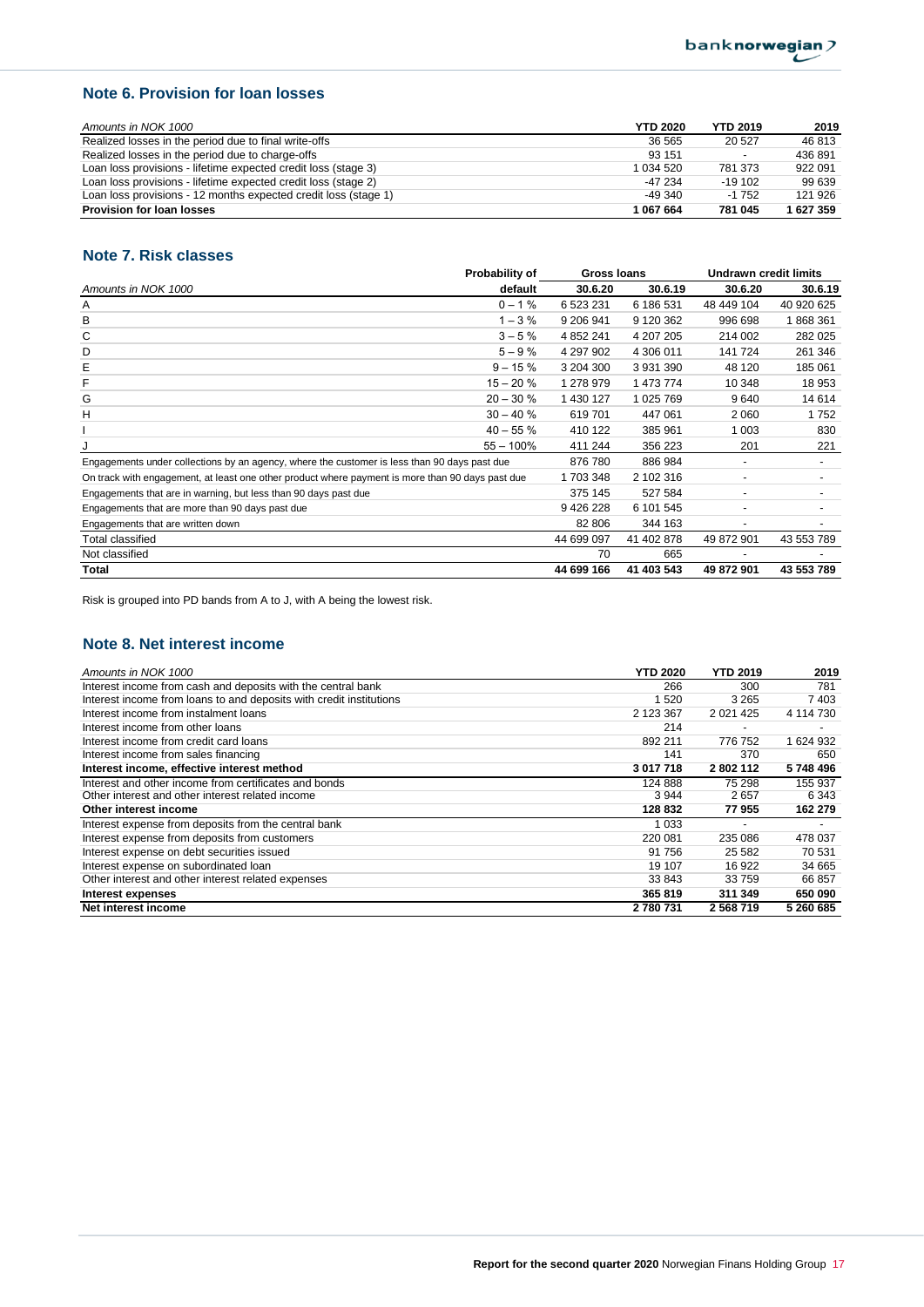# **Note 9. Net commission and bank services income**

| Amounts in NOK 1000                                 | <b>YTD 2020</b> | <b>YTD 2019</b> | 2019    |
|-----------------------------------------------------|-----------------|-----------------|---------|
| Payment services                                    | 192 200         | 197 681         | 416 056 |
| Insurance services                                  | 41 145          | 45 802          | 70 440  |
| Other fees and commission and bank services income  | 25 577          | 27 337          | 53 947  |
| Total commission and bank services income           | 258 922         | 270 821         | 540 443 |
| Payment services                                    | 50 800          | 79 163          | 160 458 |
| Insurance services                                  | 36 107          | 32 432          | 67 516  |
| Other fees and commission and bank services expense | 12857           | 11 242          | 22729   |
| Total commission and bank services expenses         | 99 765          | 122 837         | 250 703 |

## **Note 10. Net change in value on securities and currency**

| Amounts in NOK 1000                            | <b>YTD 2020</b> | <b>YTD 2019</b> | 2019      |
|------------------------------------------------|-----------------|-----------------|-----------|
| Net change on certificates and bonds           | $-64.575$       | $-39.141$       | $-74.558$ |
| Net change on FX-forwards                      | $-114.982$      | 207 510         | 143 008   |
| Net currency effects                           | 209 146         | $-179.479$      | $-49.509$ |
| Net change on shares and other securities      | 6 2 6 1         | 8495            | 13 112    |
| Net change in value on securities and currency | 35 849          | $-2614$         | 32 053    |

## **Note 11. General administrative expenses**

| Amounts in NOK 1000                   | <b>YTD 2020</b> | <b>YTD 2019</b> | 2019      |
|---------------------------------------|-----------------|-----------------|-----------|
| Sales and marketing                   | 402 534         | 448 399         | 879 117   |
| IT operations                         | 45 795          | 43 210          | 88 871    |
| External services costs               | 44 399          | 33 075          | 70 677    |
| Other administrative expenses         | 29 686          | 24 344          | 56 419    |
| Total general administrative expenses | 522 414         | 549 028         | 1 095 085 |

# **Note 12. Debt securities issued and subordinated loan**

| Amounts in NOK 1000                                     | 30.6.20   | 30.6.19   | 2019      |
|---------------------------------------------------------|-----------|-----------|-----------|
| Debt securities issued, carrying value (amortized cost) | 6679216   | 3 316 800 | 6 537 863 |
| Subordinated loans, carrying value (amortized cost)     | 876 143   | 807889    | 822 688   |
| Total debt securities issued and subordinated loans     | 7 555 359 | 4 124 689 | 7 360 551 |

|                                                 | <b>Nominal</b> |            |          | Reference       |            |           |
|-------------------------------------------------|----------------|------------|----------|-----------------|------------|-----------|
|                                                 | value          |            |          | rate            |            | Carrying  |
| <b>ISIN</b>                                     | outstanding    | Currency   | Interest | + margin        | Maturity*  | value     |
| Debt securities issued (senior unsecured bonds) |                |            |          |                 |            |           |
| NO0010810534                                    | 356 000        | <b>SEK</b> | Floating | STIBOR + 108bp  | 20.11.2020 | 370 486   |
| NO0010811110                                    | 285 000        | <b>NOK</b> | Floating | NIBOR + 108bp   | 24.11.2020 | 285 350   |
| NO0010837206                                    | 335 000        | <b>SEK</b> | Floating | STIBOR + 120bp  | 22.02.2021 | 348 976   |
| NO0010848583                                    | 192 000        | <b>SEK</b> | Floating | STIBOR + 140bp  | 29.09.2021 | 197 410   |
| NO0010848591                                    | 1 000 000      | <b>NOK</b> | Floating | $NIBOR + 150bp$ | 29.03.2022 | 999 719   |
| NO0010863582                                    | 400 000        | <b>SEK</b> | Floating | STIBOR + 140bp  | 16.09.2022 | 415 845   |
| NO0010863574                                    | 400 000        | <b>NOK</b> | Floating | $NIBOR + 140bp$ | 16.09.2022 | 400 054   |
| NO0010871148                                    | 800 000        | <b>NOK</b> | Floating | $NIBOR + 195bp$ | 12.12.2022 | 799 606   |
| NO0010871130                                    | 1 000 000      | <b>SEK</b> | Floating | STIBOR + 190bp  | 12.12.2022 | 1 038 871 |
| NO0010871155                                    | 1 200 000      | <b>NOK</b> | Floating | $NIBOR + 215bp$ | 12.12.2023 | 1 199 444 |
| NO0010871296                                    | 600 000        | <b>SEK</b> | Floating | STIBOR + 200bp  | 12.12.2023 | 623 454   |
| <b>Total debt securities issued</b>             | 6 568 000      |            |          |                 |            | 6679216   |
|                                                 |                |            |          |                 |            |           |
| <b>Subordinated loan</b>                        |                |            |          |                 |            |           |
| NO0010774326                                    | 100 000        | <b>NOK</b> | Floating | $NIBOR + 300bp$ | 21.09.2021 | 99 935    |
| NO0010797988                                    | 200 000        | <b>NOK</b> | Floating | $NIBOR + 375bp$ | 16.06.2022 | 199 801   |
| NO0010833130                                    | 550 000        | <b>SEK</b> | Floating | STIBOR + 375bp  | 02.10.2023 | 576 408   |
| <b>Total subordinated loans</b>                 | 850 000        |            |          |                 |            | 876 143   |
| Total                                           | 7 418 000      |            |          |                 |            | 7 555 359 |

*\* For subordinated loans maturity reflects the first possible call date*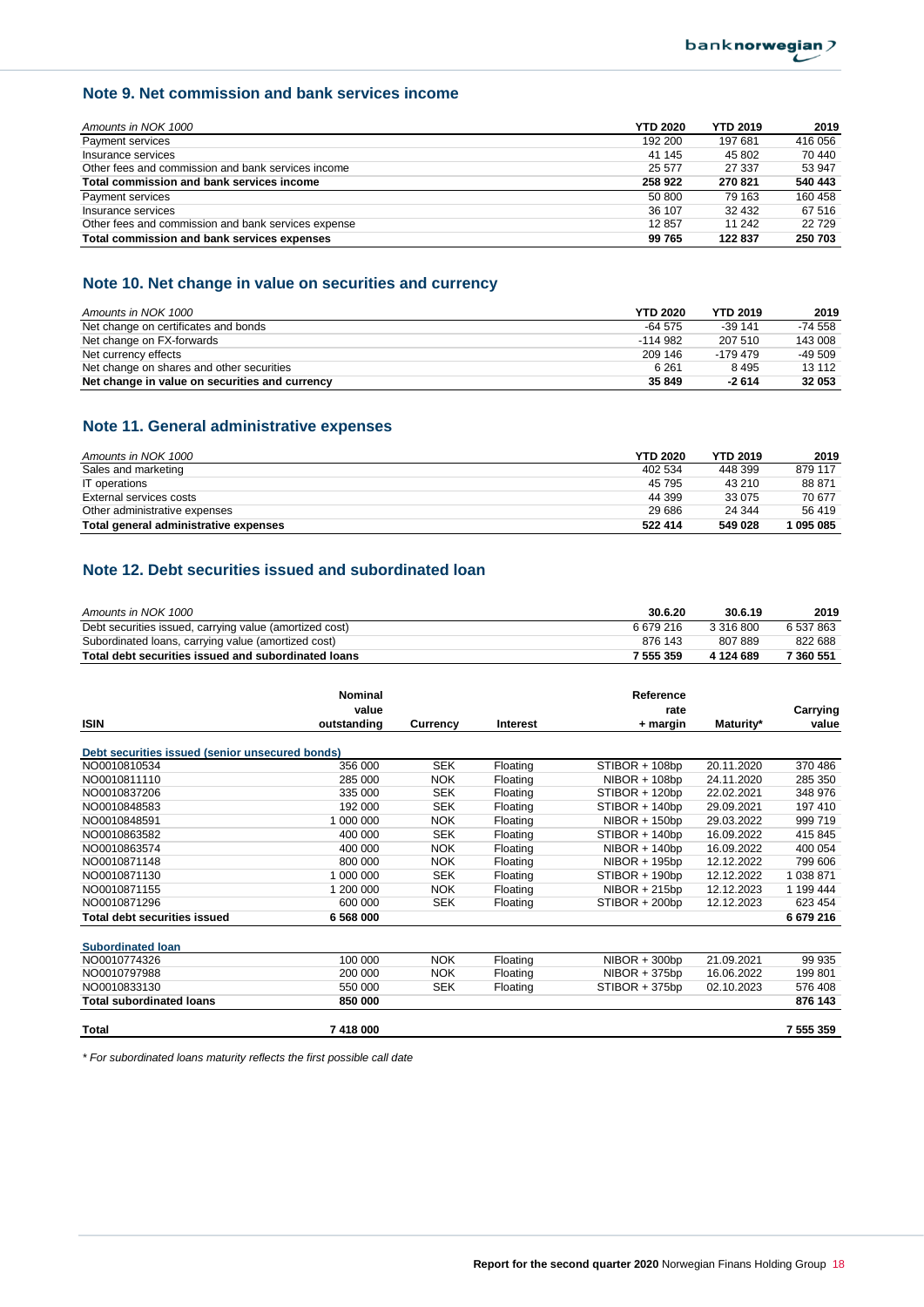#### **Note 13. Financial instruments**

#### **Financial instruments at fair value**

|                                           | 30.6.20                  |                          |                          |            |  |
|-------------------------------------------|--------------------------|--------------------------|--------------------------|------------|--|
| Amounts in NOK 1000                       | Level 1                  | Level 2                  | Level 3                  | Total      |  |
| Certificates and bonds*                   | $\overline{\phantom{a}}$ | 16 790 787               | -                        | 16 790 787 |  |
| Financial derivatives                     | $\overline{\phantom{a}}$ | 161 158                  |                          | 161 158    |  |
| Shares and other securities               |                          | $\overline{\phantom{a}}$ | 51 1 24                  | 51 1 24    |  |
| Total financial assets at fair value      |                          | 16 951 945               | 51 124                   | 17 003 069 |  |
| Financial derivatives                     | $\overline{\phantom{a}}$ | 200 428                  |                          | 200 428    |  |
| Loans from credit institutions**          | 1 000 781                |                          | $\overline{\phantom{0}}$ | 000 781    |  |
| Total financial liabilities at fair value | l 000 781                | 200 428                  | ۰                        | 1 201 209  |  |

\*Of which NOK 1 000 million is collateral for loans in Norges Bank

\*\*NOK 1 000 million is loans from Norges Bank

|                                           | 30.6.19                  |                          |         |            |  |
|-------------------------------------------|--------------------------|--------------------------|---------|------------|--|
| Amounts in NOK 1000                       | Level 1                  | Level 2                  | Level 3 | Total      |  |
| Certificates and bonds                    | ٠                        | 9 962 991                |         | 9 962 991  |  |
| <b>Financial derivatives</b>              | $\overline{\phantom{a}}$ | 31 274                   |         | 31 274     |  |
| Shares and other securities               | $\overline{\phantom{0}}$ | $\overline{\phantom{a}}$ | 40 246  | 40 246     |  |
| Total financial assets at fair value      | ٠                        | 9994265                  | 40 246  | 10 034 511 |  |
| <b>Financial derivatives</b>              | $\overline{\phantom{0}}$ | 4 9 1 3                  |         | 4 9 1 3    |  |
| Total financial liabilities at fair value | $\blacksquare$           | 4913                     |         | 4913       |  |

#### **Change in instruments classified at level 3**

|                                          | 30.6.20                                  |         | 30.6.19                                  |        |
|------------------------------------------|------------------------------------------|---------|------------------------------------------|--------|
| Amounts in NOK 1000                      | <b>Shares</b><br>and other<br>securities | Total   | <b>Shares</b><br>and other<br>securities | Total  |
| Value 31.12                              | 44 863                                   | 44 863  | 36 691                                   | 36 691 |
| Net gain / loss on financial instruments | 6 2 6 1                                  | 6 2 6 1 | 3555                                     | 3555   |
| <b>Value 30.6</b>                        | 51 124                                   | 51 124  | 40 246                                   | 40 246 |

#### **Fair value of financial instruments at amortized cost**

Financial instruments at amortized cost are valued at originally determined cash flows, adjusted for any impairment losses. Amortized cost will not always give values that match the market's assessment of the same instruments, due to different perceptions of market conditions, risk and return requirements.

#### *Debt securities issued and subordinated loan*

The fair value of debt securities issued and subordinated loan are based on observable market data where available.

|                                    | 30.6.20                  |                    | 30.6.19                  |                   |
|------------------------------------|--------------------------|--------------------|--------------------------|-------------------|
| Amounts in NOK 1000                | <b>Book value</b>        | <b>Fair value</b>  | <b>Book value</b>        | <b>Fair value</b> |
| Debt securities issued             | 6 679 216                | 6444 176           | 3 316 800                | 3 339 470         |
| Subordinated loan                  | 876 143                  | 818 468            | 807889                   | 806 395           |
| <b>Total financial liabilities</b> | 7 555 359                | 7 262 644          | 4 124 689                | 4 145 865         |
|                                    |                          | 30.6.20            |                          |                   |
| Amounts in NOK 1000                | Level 1                  | Level 2            | Level 3                  | Total             |
| Debt securities issued             | ٠                        | 6 679 216          | $\overline{\phantom{0}}$ | 6 679 216         |
| Subordinated loan                  | ٠                        | 876 143            | $\overline{\phantom{a}}$ | 876 143           |
| <b>Total financial liabilities</b> | ۰                        | 7 555 359          | ٠                        | 7 555 359         |
|                                    |                          | 30.6.19            |                          |                   |
| Amounts in NOK 1000                | Level 1                  | Level <sub>2</sub> | Level 3                  | Total             |
| Debt securities issued             | ٠                        | 3 316 800          | $\overline{\phantom{0}}$ | 3 316 800         |
| Subordinated Ioan                  | $\overline{\phantom{a}}$ | 807889             | $\overline{\phantom{0}}$ | 807889            |
| <b>Total financial liabilities</b> | ٠                        | 4 124 689          | ۰                        | 4 124 689         |

Level 1: Valuation based on quoted prices in an active market. Level 2: Valuation based on observable market data, other than quoted prices. Level 3: Valuation based on observable market data when valuation can not be determined in level 1 or 2.

#### **Note 14. Related parties**

Norwegian Finans Holding ASA owns 100% of Bank Norwegian AS. Bank Norwegian AS has since 2007 had an agreement with Norwegian Air Shuttle ASA regarding the use of the brand name Norwegian, IP-rights and cooperation regarding the loyalty program Norwegian Reward. The agreement was renegotiated in the second quarter 2018 and is valid for ten years. In the second quarter 2020 the total expensed amount related to Norwegian Air Shuttle ASA was NOK 104.8 million, comprising of portfolio related costs of NOK 92.9 million and sales and agent commissions of NOK 11.8 million. The portfolio related costs include license fee for use of brand name, IP-rights and other customer portfolio costs, such as cashpoints.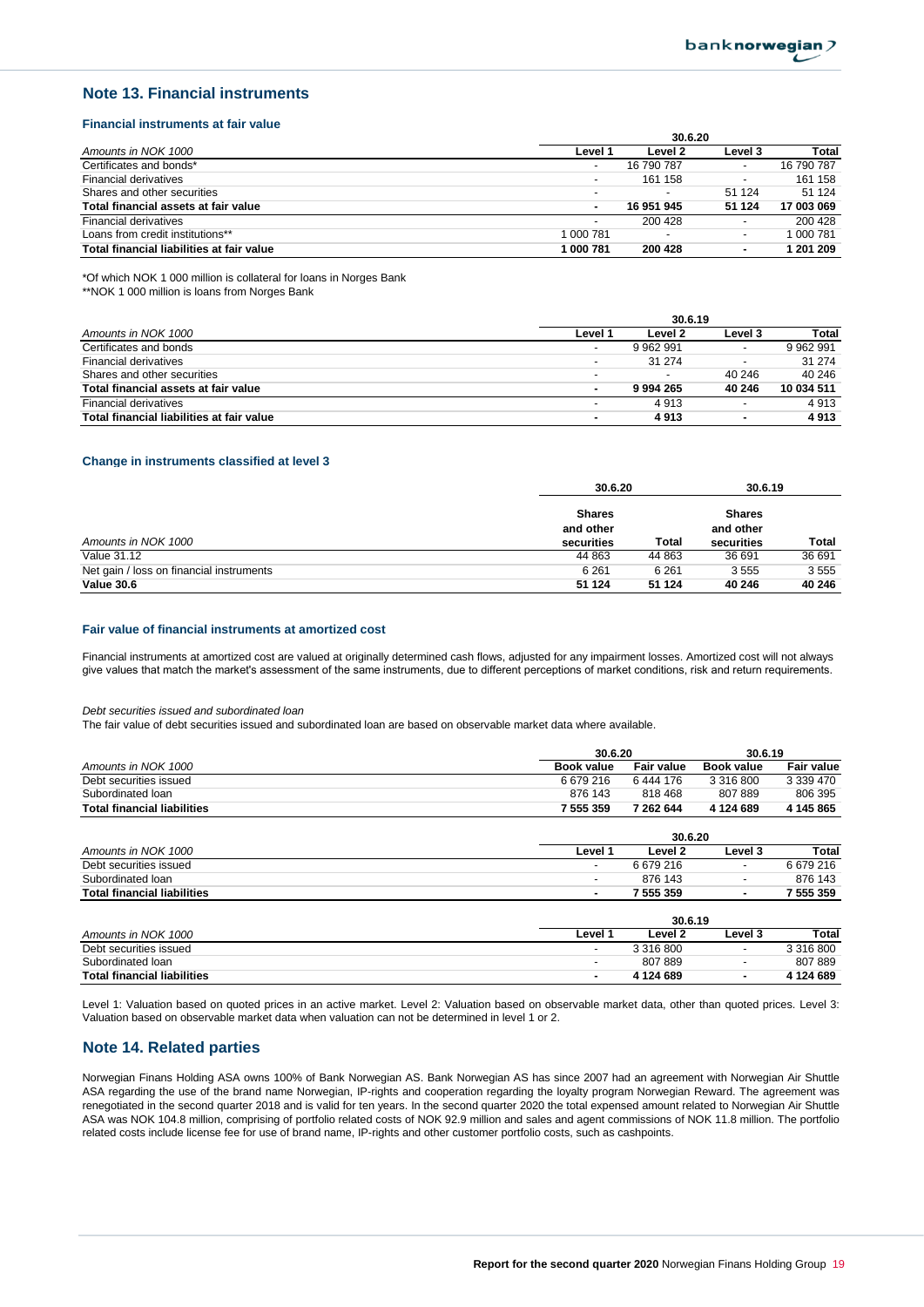# **Quarterly figures**

# **Profit and loss account**

|                                                            |                     |           |           | <b>Norwegian Finans Holding Group</b> |                     |
|------------------------------------------------------------|---------------------|-----------|-----------|---------------------------------------|---------------------|
| Amounts in NOK 1000                                        | Q <sub>2</sub> 2020 | Q1 2020   | Q4 2019   | Q3 2019                               | Q <sub>2</sub> 2019 |
| Interest income, effective interest method                 | 503 855             | 1 513 862 | 1488734   | 1457649                               | 420 283             |
| Other interest income                                      | 61 764              | 67 068    | 46 524    | 37 800                                | 38 192              |
| Interest expenses                                          | 179 319             | 186 500   | 173 586   | 165 155                               | 160 332             |
| Net interest income                                        | 1 386 301           | 1 394 430 | 1 361 672 | 1 330 294                             | 1 298 143           |
| Commission and bank services income                        | 66 364              | 192 558   | 135 391   | 134 232                               | 119880              |
| Commission and bank services expenses                      | 48 138              | 51 627    | 57862     | 70 004                                | 63777               |
| Net change in value on securities and currency             | 104 964             | -69 114   | 9465      | 25 201                                | $-1830$             |
| Net other operating income                                 | 123 190             | 71817     | 86 994    | 89 4 29                               | 54 274              |
| <b>Total income</b>                                        | 509 491             | 1 466 247 | 1448665   | 1 419 723                             | 1 352 417           |
| Personnel expenses                                         | 23719               | 31 168    | 28 4 9 6  | 28 061                                | 19 902              |
| General administrative expenses                            | 227 532             | 294 882   | 282 970   | 263 087                               | 266 183             |
| Depreciation and impairment of fixed and intangible assets | 22 518              | 16 700    | 18 079    | 16833                                 | 16701               |
| Other operating expenses                                   | 14 972              | 15 801    | 15 573    | 16 269                                | 14 563              |
| <b>Total operating expenses</b>                            | 288 741             | 358 550   | 345 118   | 324 251                               | 317 350             |
| Provision for loan losses                                  | 447 027             | 620 636   | 432 803   | 413 511                               | 401 717             |
| <b>Profit before tax</b>                                   | 773 723             | 487 060   | 670 745   | 681 961                               | 633 350             |
| Tax charge                                                 | 191 635             | 119 028   | 166882    | 168 024                               | 155 999             |
| <b>Profit after tax</b>                                    | 582 087             | 368 032   | 503 863   | 513937                                | 477 351             |

# **Comprehensive income**

|                                         |                     |         |         | Norwegian Finans Holding Group |                     |
|-----------------------------------------|---------------------|---------|---------|--------------------------------|---------------------|
| Amounts in NOK 1000                     | Q <sub>2</sub> 2020 | Q1 2020 | Q4 2019 | Q3 2019                        | Q <sub>2</sub> 2019 |
| Profit on ordinary activities after tax | 582 087             | 368 032 | 503 863 | 513937                         | 477 351             |
| Comprehensive income for the period     | 582 087             | 368 032 | 503 863 | 513937                         | 477 351             |
|                                         |                     |         |         |                                |                     |

## **Balance sheet**

|                                             |            |             |            | Norwegian Finans Holding Group |               |
|---------------------------------------------|------------|-------------|------------|--------------------------------|---------------|
| Amounts in NOK 1000                         | 30.6.20    | 31.3.20     | 31.12.19   | 30.9.19                        | 30.6.19       |
| <b>Assets</b>                               |            |             |            |                                |               |
| Cash and deposits with the central bank     | 69 623     | 69 905      | 68 500     | 68 285                         | 68 091        |
| Loans and deposits with credit institutions | 3 361 585  | 3 0 14 6 98 | 2 094 165  | 1 626 704                      | 2 214 049     |
| Loans to customers                          | 40 101 034 | 42 378 471  | 40 560 502 | 40 067 806                     | 38 712 907    |
| Certificates and bonds                      | 16 790 787 | 13 764 305  | 14 650 988 | 11 339 732                     | 9 9 6 2 9 9 1 |
| <b>Financial derivatives</b>                | 161 158    | 59 0 20     | 76 371     | 19 2 84                        | 31 274        |
| Shares and other securities                 | 51 124     | 46 017      | 44 863     | 42 529                         | 40 246        |
| Intangible assets                           | 490 433    | 506 426     | 510 840    | 508 638                        | 512 030       |
| Deferred tax asset                          | 5849       | 4 1 7 9     | 3502       | 19673                          | 18838         |
| <b>Fixed assets</b>                         | 1 0 8 2    | 1 1 5 3     | 819        | 953                            | 1 1 0 2       |
| Receivables                                 | 92 057     | 110 908     | 62 835     | 56 133                         | 61 108        |
| <b>Total assets</b>                         | 61 124 733 | 59 955 081  | 58 073 384 | 53 749 736                     | 51 622 635    |
| Liabilities and equity                      |            |             |            |                                |               |
| Loans from credit institutions              | 1 000 781  | 1 400 000   | 52750      |                                | 73 100        |
| Deposits from customers                     | 41 090 855 | 39 561 112  | 40 118 369 | 39 185 189                     | 38 177 954    |
| Debt securities issued                      | 6679216    | 6813624     | 6 537 863  | 3 472 923                      | 3 316 800     |
| <b>Financial derivatives</b>                | 200 428    | 657 621     | 29 621     | 37 563                         | 4913          |
| Tax payable                                 | 634 825    | 441 519     | 625 745    | 618 010                        | 449 151       |
| Deferred tax                                | 3821       | 3821        | 3821       |                                |               |
| <b>Other liabilities</b>                    | 55 452     | 193 945     | 225 912    | 400 310                        | 107 560       |
| Accrued expenses                            | 175 744    | 177 062     | 182 907    | 240 195                        | 204 759       |
| Subordinated Ioan                           | 876 143    | 876 073     | 822 688    | 812 230                        | 807889        |
| <b>Total liabilities</b>                    | 50 717 265 | 50 124 777  | 48 599 677 | 44 766 421                     | 43 142 127    |
| Share capital                               | 186 695    | 186 695     | 186 695    | 186 695                        | 186 695       |
| Share premium                               | 972 295    | 972 295     | 972 295    | 972 295                        | 972 295       |
| Tier 1 capital                              | 635 000    | 635 000     | 635 000    | 635 000                        | 635 000       |
| Paid, not registered capital                | 6058       |             |            |                                |               |
| Retained earnings and other reserves        | 8 607 419  | 8 0 36 314  | 7679717    | 7 189 324                      | 6 686 519     |
| <b>Total equity</b>                         | 10 407 468 | 9830304     | 9 473 707  | 8983314                        | 8 480 509     |
| <b>Total liabilities and equity</b>         | 61 124 733 | 59 955 081  | 58 073 384 | 53 749 736                     | 51 622 635    |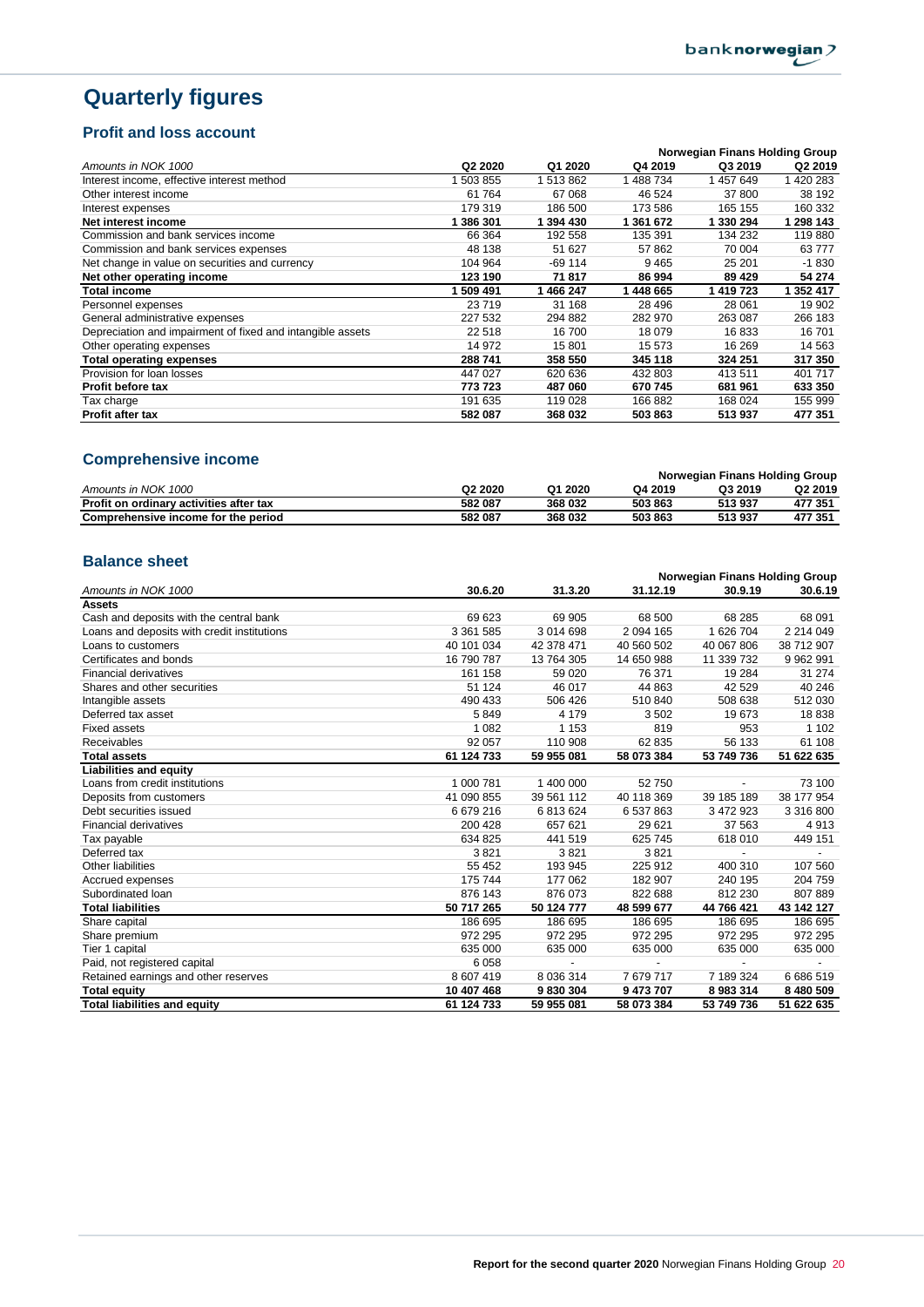# **Norwegian Finans Holding ASA**

## **Profit and loss account**

|                                            |         |                     |                 | Norwegian Finans Holding ASA |         |
|--------------------------------------------|---------|---------------------|-----------------|------------------------------|---------|
| Amounts in NOK 1000                        | Q2 2020 | Q <sub>2</sub> 2019 | <b>YTD 2020</b> | <b>YTD 2019</b>              | 2019    |
| Interest income, effective interest method | ۰       | 168                 |                 | 1 0 8 0                      | 1086    |
| Interest expenses                          | 923     | 302                 | 846             | 302                          | 2 1 1 4 |
| Net interest income                        | $-923$  | $-134$              | $-1846$         | 778                          | $-1028$ |
| Commission and bank services expenses      | 287     | 170                 | 447             | 321                          | 512     |
| Net other operating income                 | $-287$  | -170                | $-447$          | $-321$                       | $-512$  |
| <b>Total income</b>                        | $-1210$ | $-304$              | $-2294$         | 457                          | $-1539$ |
| Personnel expenses                         | 1 1 5 0 | 359                 | 1706            | 773                          | 1518    |
| General administrative expenses            | 1 1 3 7 | $\blacksquare$      | 1637            | $\overline{\phantom{0}}$     | ۰       |
| Other operating expenses                   | 311     | 360                 | 1 0 9 2         | 2 1 6 1                      | 4 4 4 7 |
| <b>Total operating expenses</b>            | 2598    | 1719                | 4 4 3 5         | 2934                         | 5964    |
| Profit before tax                          | $-3808$ | $-2023$             | -6 728          | $-2477$                      | $-7503$ |
| Tax charge                                 | $-838$  | -445                | $-1480$         | $-546$                       | $-1651$ |
| Profit after tax                           | $-2970$ | $-1578$             | $-5248$         | $-1931$                      | $-5852$ |

## **Comprehensive income**

| Amounts in NOK 1000                     | Q <sub>2</sub> 2020 | Q2 2019 | <b>YTD 2020</b> | <b>YTD 2019</b> | 2019  |
|-----------------------------------------|---------------------|---------|-----------------|-----------------|-------|
| Profit on ordinary activities after tax | $-2970$             | 1578    | $-5248$         | 1931            | 5 852 |
| Comprehensive income for the period     | -2 970              | 1578    | $-5248$         | 1931            | 5 852 |

## **Balance sheet**

|                                             |           | Norwegian Finans Holding ASA |           |
|---------------------------------------------|-----------|------------------------------|-----------|
| Amounts in NOK 1000                         | 30.6.20   | 30.6.19                      | 31.12.19  |
| <b>Assets</b>                               |           |                              |           |
| Loans and deposits with credit institutions | 4596      | 6 3 7 0                      | 1 1 1 7   |
| Ownership interests in group companies      | 1 190 240 | 1 190 240                    | 1 190 240 |
| Deferred tax asset                          | 4 1 6 3   | 1577                         | 2682      |
| <b>Receivables</b>                          | 348 716   | 335 174                      | 338 311   |
| <b>Total assets</b>                         | 1 547 714 | 1 533 361                    | 1 532 350 |
| Liabilities and equity                      |           |                              |           |
| Other liabilities                           | 205 224   | 188 183                      | 190 374   |
| Accrued expenses                            | 846       | 423                          | 1 1 4 2   |
| <b>Total liabilities</b>                    | 206 070   | 188 606                      | 191 516   |
| Share capital                               | 186 695   | 186 695                      | 186 695   |
| Share premium                               | 972 295   | 972 295                      | 972 295   |
| Paid, not registered capital                | 6058      |                              |           |
| Retained earnings and other reserves        | 176 596   | 185 764                      | 181 844   |
| <b>Total equity</b>                         | 1 341 644 | 1 344 754                    | 1 340 834 |
| <b>Total liabilities and equity</b>         | 1 547 714 | 1 533 361                    | 1 532 350 |

Bærum, August 12, 2020 The Board of directors of Norwegian Finans Holding ASA

Klaus-Anders Nysteen Chairman of the board

Hans Larsson Board member

Anita Aarnæs Board member

Board member

Christine Rødsæther **Krut Arne Alsaker** Izabella Kibsgaard-Petersen Knut Arne Alsaker Board member

Board member

Kjetil Garstad Board member Tine Wollebekk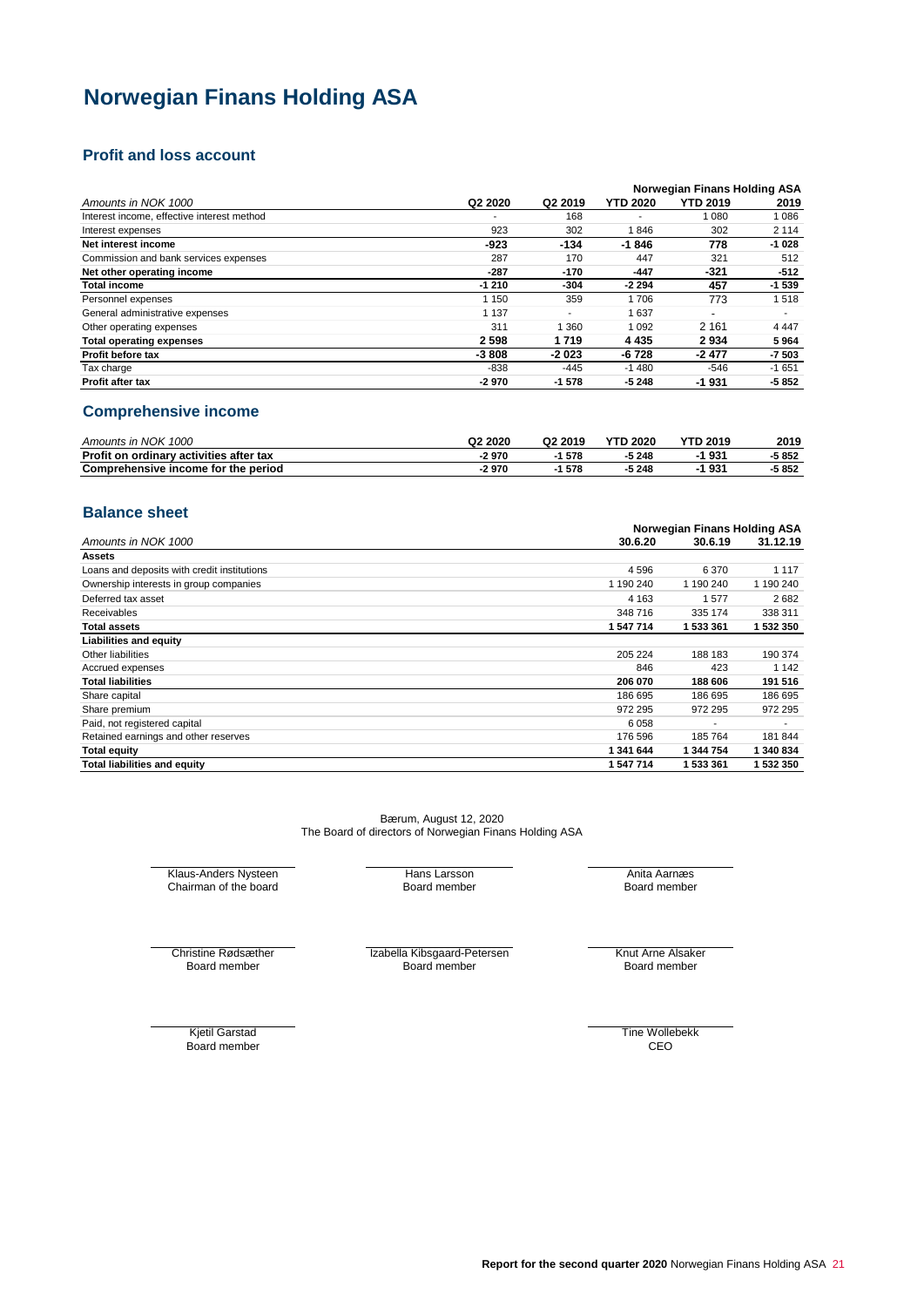# **Cash flow statement**

| ouon non ouatomont                                   |                 |                              |           |
|------------------------------------------------------|-----------------|------------------------------|-----------|
|                                                      |                 | Norwegian Finans Holding ASA |           |
| Amounts in NOK 1000                                  | <b>YTD 2020</b> | <b>YTD 2019</b>              | 2019      |
| Profit / loss before tax                             | $-6728$         | $-2477$                      | $-7503$   |
| Change in other accruals                             | $-10405$        | $-335$ 172                   | $-338309$ |
| Change in short-term liabilities                     | 14 5 54         | 187 049                      | 189 959   |
| Net cash flow from operating activities              | $-2.579$        | $-150600$                    | -155 852  |
| Net investment in group companies                    |                 | $-40240$                     | $-40240$  |
| Net cash flows from investment activities            | ۰               | -40 240                      | -40 240   |
| Paid in capital                                      | 6058            |                              |           |
| Allocation of bonus shares                           |                 | 5 3 0 1                      | 5 3 0 1   |
| Buy back of shares                                   |                 | $-161200$                    | $-161200$ |
| Issuing of shares                                    |                 | 150 000                      | 150 000   |
| Net cash flow from financing activities              | 6058            | $-5899$                      | -5 899    |
| Net cash flow for the period                         | 3479            | $-196739$                    | $-201992$ |
| Cash and cash equivalents at the start of the period | 1 1 1 7         | 203 109                      | 203 109   |
| Cash and cash equivalents at the end of the period   | 4596            | 6370                         | 1 1 1 7   |

# **Changes in equity**

| <b>PHANSO III VYMIT</b>                                      |                          |              |                          | Retained               |           |
|--------------------------------------------------------------|--------------------------|--------------|--------------------------|------------------------|-----------|
|                                                              |                          |              |                          | Paid, not earnings and |           |
|                                                              | <b>Share</b>             | <b>Share</b> | registered               | other                  | Total     |
| Amounts in NOK 1000                                          | capital                  | premium      | capital                  | reserves               | equity    |
| <b>Balance 31.12.19</b>                                      | 186 695                  | 972 295      |                          | 181 844                | 340 834   |
| This period's profit                                         |                          | ٠            |                          | $-5248$                | $-5248$   |
| Items that may be reclassified to profit and loss, after tax | $\overline{\phantom{a}}$ | ۰            | $\overline{\phantom{0}}$ |                        |           |
| Comprehensive income for the period                          |                          | ٠            |                          | $-5248$                | $-5248$   |
| Capital increase                                             |                          | ٠            | 6058                     | ۰                      | 6058      |
| <b>Balance 30.6.20</b>                                       | 186 695                  | 972 295      | 6058                     | 176 596                | 1 341 644 |
|                                                              |                          |              |                          |                        |           |
|                                                              |                          |              |                          |                        |           |

| <b>Balance 31.12.18</b>             | 186 752                  | 976938    | ٠ | 188 896                  | 352 586   |
|-------------------------------------|--------------------------|-----------|---|--------------------------|-----------|
| This period's profit                | $\overline{\phantom{a}}$ |           | ٠ | $-1931$                  | $-1931$   |
| Comprehensive income for the period |                          | ۰         |   | $-1931$                  | $-1931$   |
| Buy back of shares                  | $-2133$                  | $-157867$ |   | ٠                        | $-16000$  |
| Allocation of shares                | 2 0 0 0                  | 148 000   |   |                          | 150 000   |
| Allocation of bonus shares          | 76                       | 5 2 2 4   |   | $\overline{\phantom{a}}$ | 5 3 0 1   |
| Fees                                |                          | ۰         |   | $-1201$                  | $-1201$   |
| <b>Balance 30.6.19</b>              | 186 694                  | 972 295   |   | 185 764                  | 1 344 754 |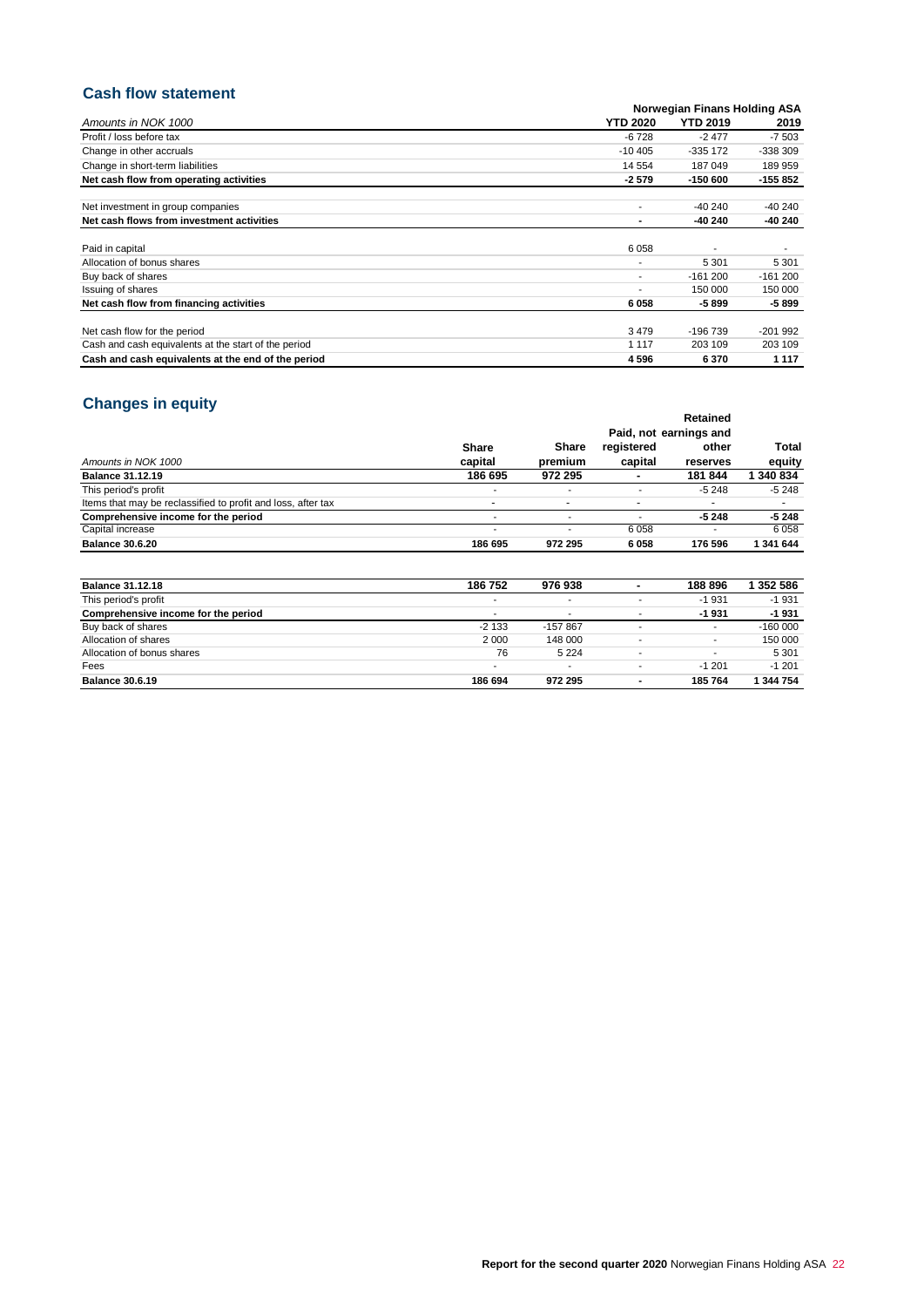# **Notes for Norwegian Finans Holding ASA**

#### **Note 1. General accounting principles**

The quarterly financial statements for Norwegian Finans Holding ASA have been prepared in accordance with IAS 34 Interim Financial Reporting as issued by the International Accounting Standards Board and as adopted by the European Union. When preparing the consolidated financial statements, management makes estimates, judgments and assumptions that affect the application of the accounting principles and the carrying amount of assets, liabilities, income and expenses. Estimates and assumptions are subject to continual evaluation and are based on historical experience and other factors, including expectations of future events that are believed to be probable on the balance sheet date. A description of the accounting policies, significant estimates and areas where judgment is applied, can be found in Note 1 Accounting principles in the annual report for 2019.

Norwegian Finans Holding ASA owns 100 % of the shares in Bank Norwegian AS and Lilienthal Finance Ltd. The shares are recognized at cost, and eliminated in the group accounts.

#### **Note 2. Capital adequacy**

Norwegian Finans Holding ASA uses the standardized approach for credit risk and the standardized approach for operational risk to calculate capital adequacy in accordance with current capital adequacy regulations - Basel II.

| Total capital                                                              |           |           |           |
|----------------------------------------------------------------------------|-----------|-----------|-----------|
| Amounts in NOK 1000                                                        | 30.6.20   | 30.6.19   | 2019      |
| Share capital                                                              | 186 847   | 186 695   | 186 695   |
| Share premium                                                              | 978 201   | 972 295   | 972 295   |
| Other reserves                                                             | 176 596   | 185 764   | 181 844   |
| Deferred tax assets, intangible assets and additional valuation adjustment | $-4163$   | $-1577$   | $-2682$   |
| Common equity tier 1                                                       | 1 337 482 | 1 343 178 | 1 338 151 |
| <b>Tier 1 capital</b>                                                      | 1 337 482 | 1 343 178 | 1 338 151 |
| <b>Total capital</b>                                                       | 1 337 482 | 1 343 178 | 1 338 151 |
| <b>Calculation basis</b>                                                   |           |           |           |
| Institutions                                                               | 919       | 1 2 7 4   | 223       |
| Corporate                                                                  | 341 160   | 334 500   | 338 311   |
| Equity positions                                                           | 1 190 240 | 1 190 240 | 1 190 240 |
| Other assets                                                               | 7556      | 674       |           |
| <b>Total credit risk</b>                                                   | 1 539 875 | 1526688   | 1 528 774 |
| <b>Operational risk</b>                                                    |           |           |           |
| <b>Market risk</b>                                                         |           |           |           |
| <b>Total calculation basis</b>                                             | 1 539 875 | 1526688   | 1 528 774 |
| Common equity tier 1 %                                                     | 86.9%     | 88.0%     | 87.5%     |
| Tier 1 capital %                                                           | 86.9%     | 88.0%     | 87.5%     |
| Total capital %                                                            | 86.9%     | 88.0%     | 87.5%     |

#### **Note 3. Related parties**

In the second quarter 2019 Bank Norwegian AS provided Norwegian Finans Holding ASA with a loan of NOK 187.5 million in relation to the acquisition of IP rights in Lilienthal Finance Ltd. and for general expenses. Norwegian Finans Holding ASA provided Lilienthal Finance Ltd. with a loan of NOK 334.5 million in relation to the acquisition of IP rights in the same quarter.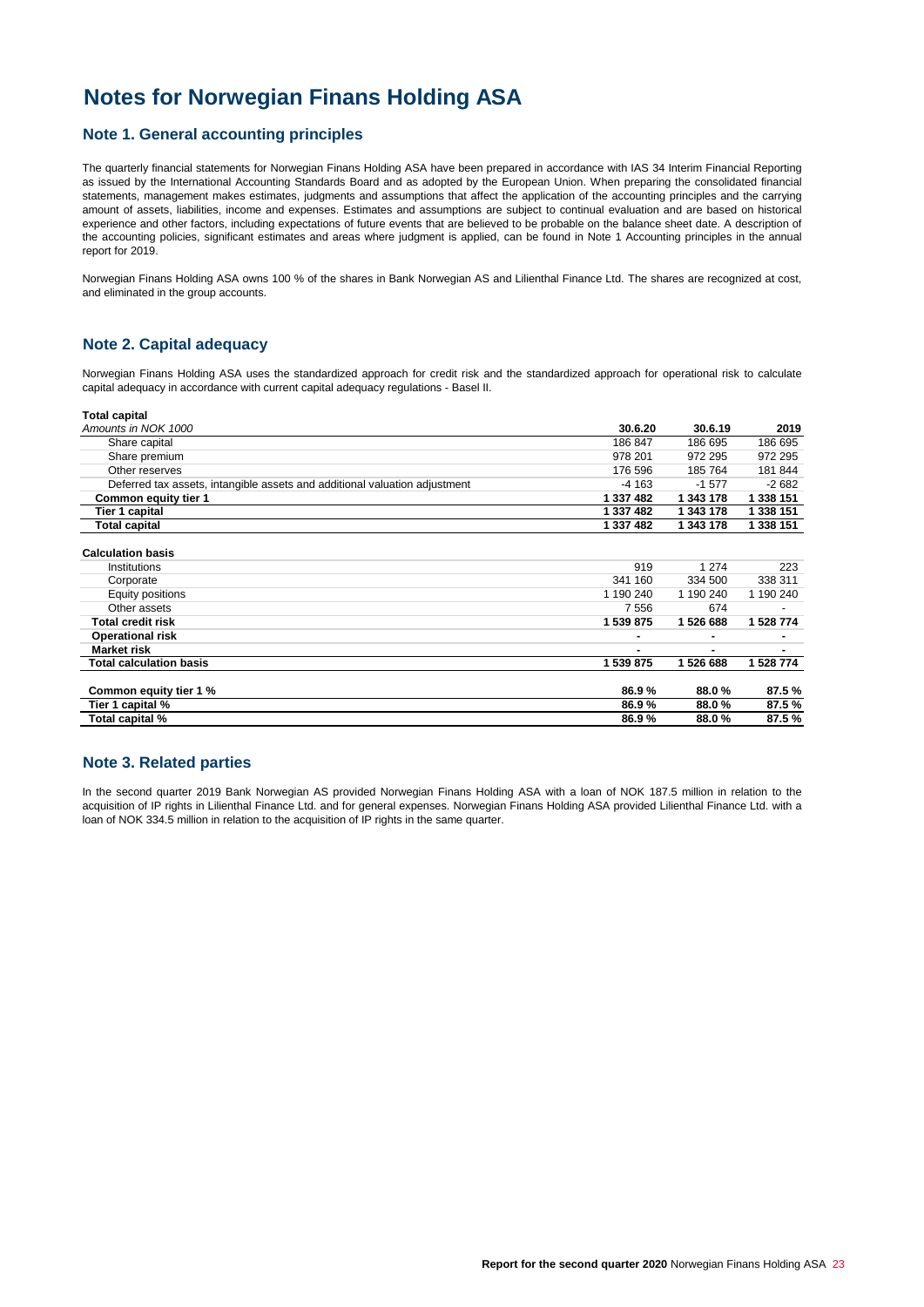# **Erklæring**

#### i henhold til verdipapirhandellovens paragraf 5-6

Vi bekrefter at konsernets og selskapets halvårsregnskap for perioden 01. januar til 30. juni 2020 etter vår beste overbevisning er utarbeidet i samsvar med IAS 34 Delårs rapportering, som er godkjent av EU, og at opplysningene i regnskapet gir et rettvisende bilde av konsernets og selskapets eiendeler, gjeld, finansielle stilling og resultat som helhet.

Halvårsberetningen gir etter vår beste overbevisning en rettvisende:

- oversikt over viktige begivenheter i regnskapsperioden og deres innflytelse på årsregnskapet
- beskrivelse av de mest sentrale risiko- og usikkerhetsfaktorer virksomheten står over i neste regnskapsperiode
- beskrivelse av nærståendes vesentlige transaksjoner.

#### Bærum, August 12, 2020 The Board of directors of Norwegian Finans Holding ASA

Klaus-Anders Nysteen Chairman of the board

Hans Larsson Board member

Anita Aamæs Board member

Christine Rødsæther Board member

> **Kjetil Garstad** Board member

Izabella Kibsgaard-Petersen Board member

Knut Arne Alsaker Board member

**Tine Wollebekk** CEO



This file is sealed with a digital signature. The seal is a guarantee for the authenticity of the document.

Document ID CB606E327C5745939F88B9D4E0F59BAE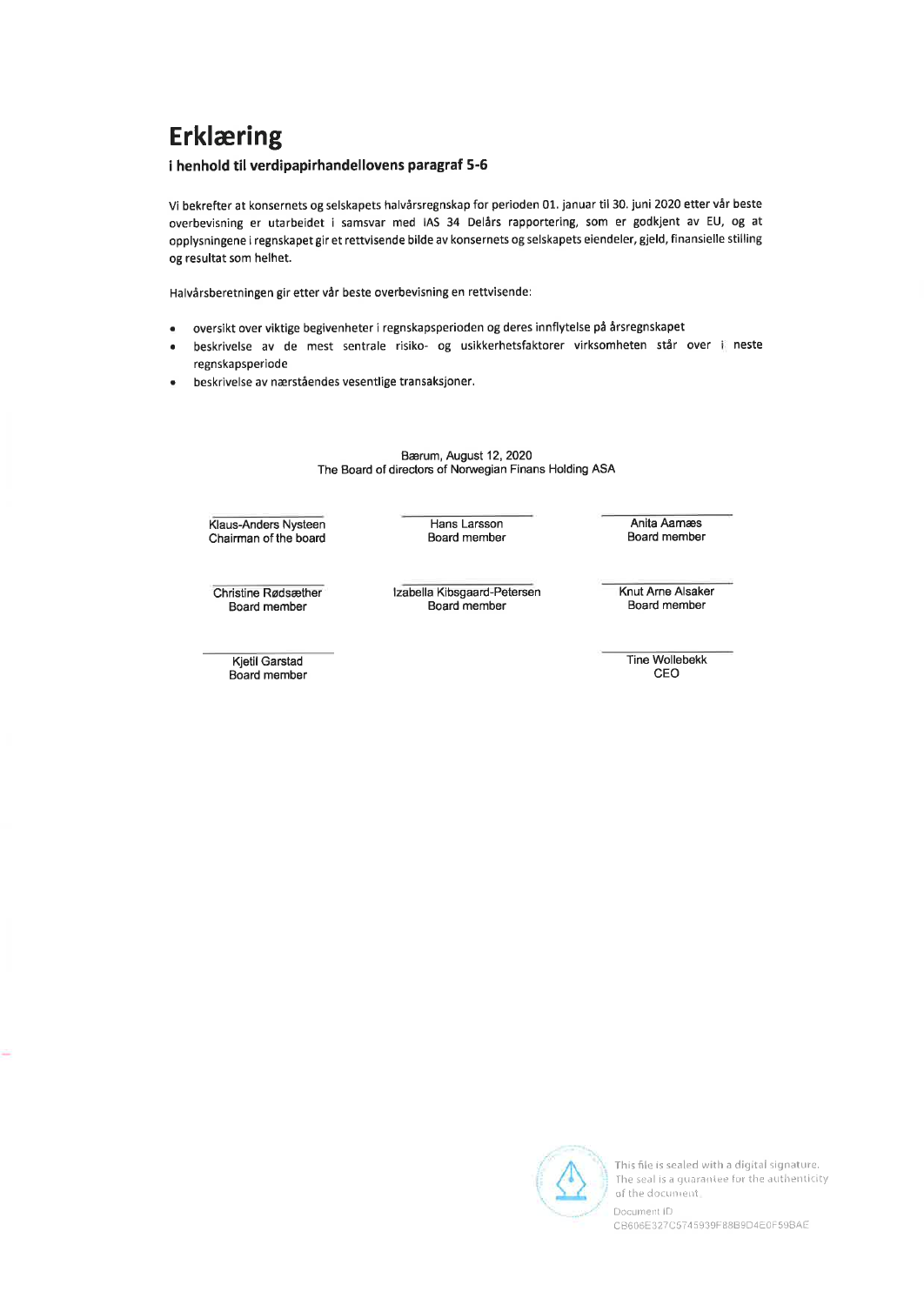# **&** admincontrol

Erklæring i henhold til verdipapirhandellovens paragraf 5-6.pdf

Signers: **Name** Wollebekk, Tine Gottlob

**Method BANKID**  **Date** 2020-08-13 22:16 GMT+2

#### This document package contains:

- Front page (this page)
- The original document(s)
- The electronic signatures. These are not visible in the document, but are electronically integrated.



This file is sealed with a digital signature. The seal is a guarantee for the authenticity of the document. Document ID

B1D8B220EECC45F59A8B826C315EEBF7

THE SIGNED DOCUMENT FOLLOWS ON THE NEXT PAGE >